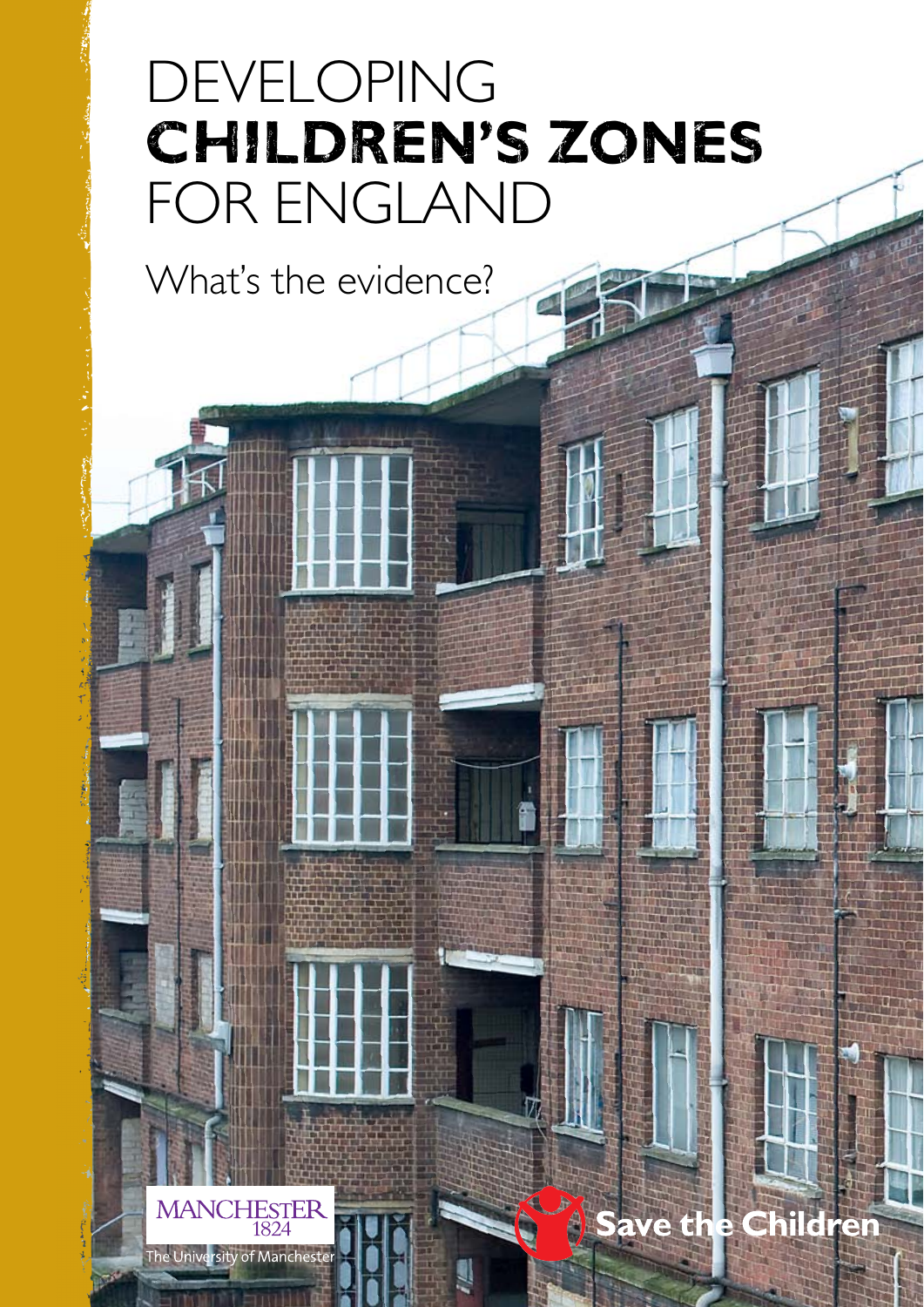Save the Children works in more than 120 countries. We save children's lives. We fight for their rights. We help them fulfil their potential.

#### Acknowledgements

This report was written by Professor Alan Dyson and Dr Kirstin Kerr (University of Manchester) and Chris Wellings (Save the Children)

Published by Save the Children 1 St John's Lane London EC1M 4AR UK +44 (0)20 7012 6400 savethechildren.org.uk

First published 2013

© The Save the Children Fund 2013

The Save the Children Fund is a charity registered in England and Wales (213890) and Scotland (SC039570). Registered Company No. 178159

This publication is copyright, but may be reproduced by any method without fee or prior permission for teaching purposes, but not for resale. For copying in any other circumstances, prior written permission must be obtained from the publisher, and a fee may be payable.

Cover photo: Hackney, London (Photo: Rachel Palmer/Save the Children)

Typeset by Grasshopper Design Company Printed by Page Bros Ltd.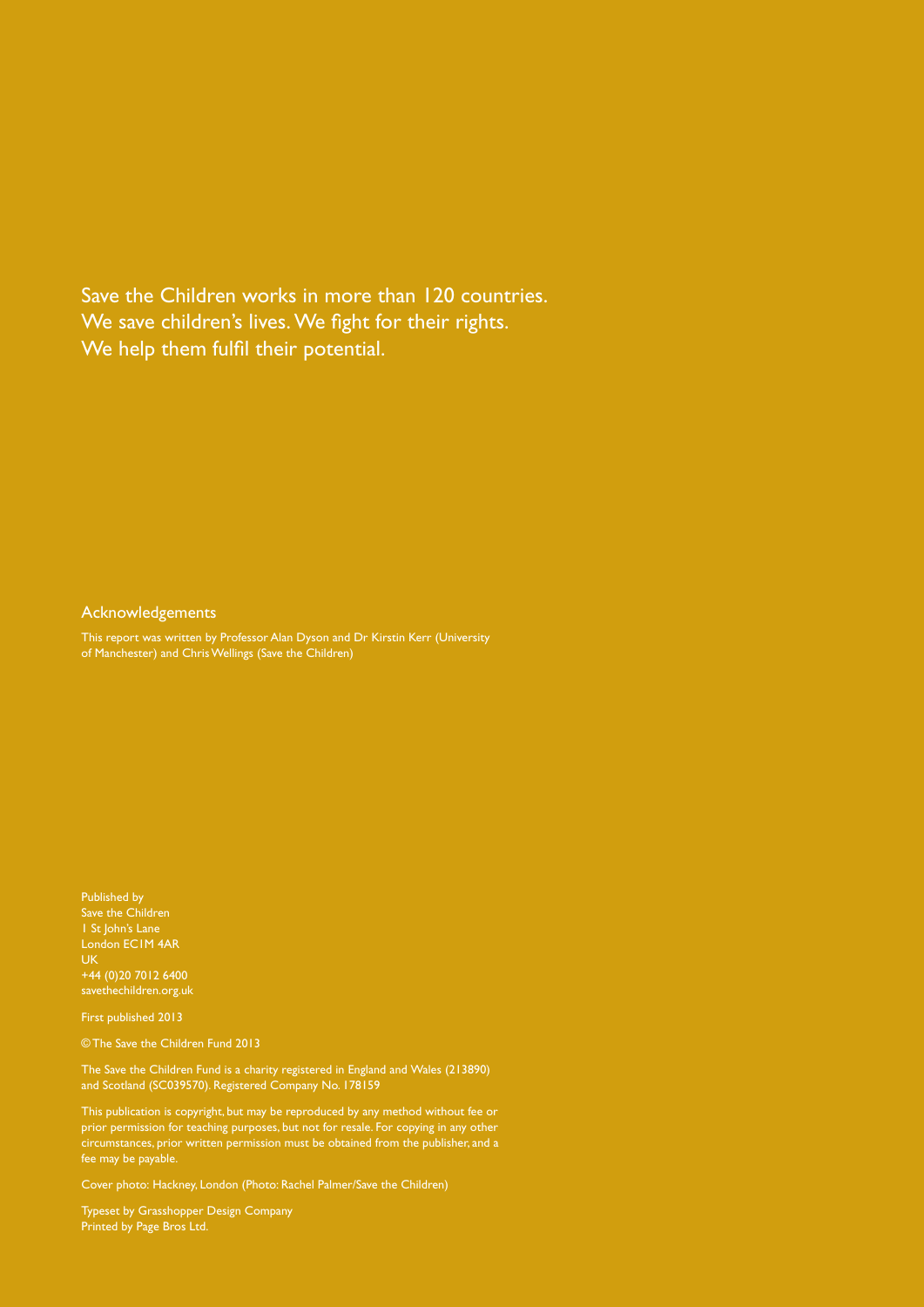# **CONTENTS**

| <b>Foreword</b>   |                                            | iv              |
|-------------------|--------------------------------------------|-----------------|
|                   | <b>Background</b>                          | I               |
| $\mathbf{2}^-$    | The rationale for English Children's Zones | $\mathbf{2}$    |
|                   | Disadvantage and outcomes                  | 2               |
|                   | The importance of place                    | 3               |
|                   | The need for English children's zones      | 4               |
| 3                 | <b>Evidence on interventions</b>           | 5               |
|                   | 'Stand-alone', single-issue interventions  | 5               |
|                   | <b>Transferred outcomes</b>                | 6               |
|                   | Multi-strand interventions                 | 7               |
|                   | Evidence from the Harlem Children's Zone   | 9               |
| 4                 | Does the evidence support the need for     |                 |
|                   | <b>English Children's Zones?</b>           | $\mathsf{L}$    |
| <b>References</b> |                                            | $\overline{13}$ |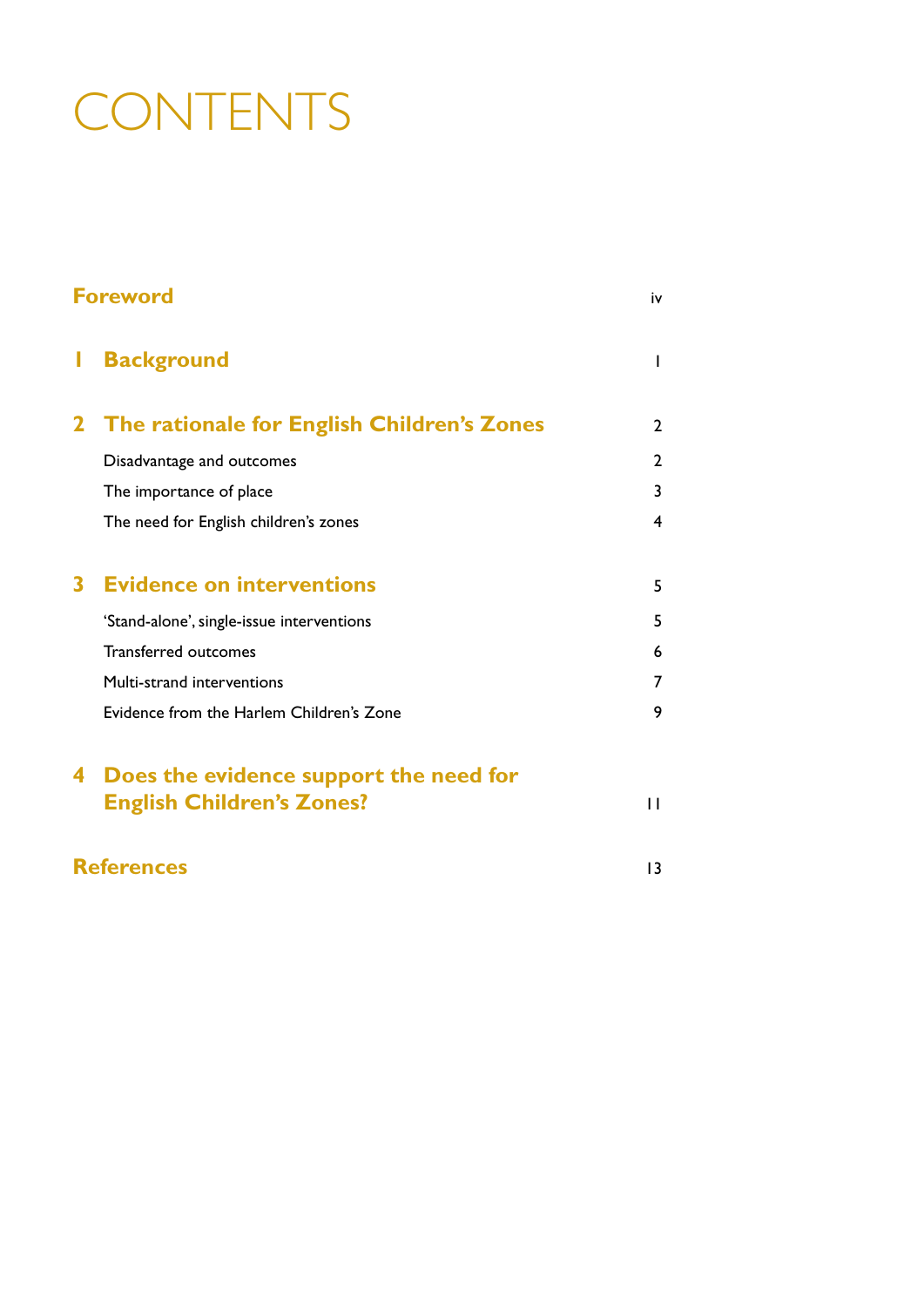## FOREWOR

Having worked for Save the Children in the past, I was delighted to join the Board of Save the Children last year and particularly pleased that my Board role is to champion Save the Children's UK anti-poverty work.

Last year I welcomed the publication, *Developing Children's Zones for England*. This area of work came from our desire not only to identify standalone interventions that could help children from poor families, but also to explore how within local communities a whole range of interconnected services could ameliorate the impact of poverty on outcomes for children.

Our recommendation of establishing English children's zones provides a framework for supporting children across the age range and within all the contexts that affect their lives: education, health, the physical environment, access to leisure and sports facilities. The idea is for English children's zones to be holistic, intervening across all relevant aspects of children's

lives, rather than focusing on isolated issues and problems, and providing persistent support from early infancy through to young adulthood.

This follow-up report brings together further evidence on how children's zones represent a powerful over-arching strategy for off-setting many of the risks that children and young people encounter in their day-to-day lives. Implementation of the strategy has the potential to make a real and measurable difference for children, particularly in some of England's most disadvantaged communities.

We know the need is great, and increasing. English children's zones could make a significant contribution to meeting that need.

**Naomi Eisenstadt CB**

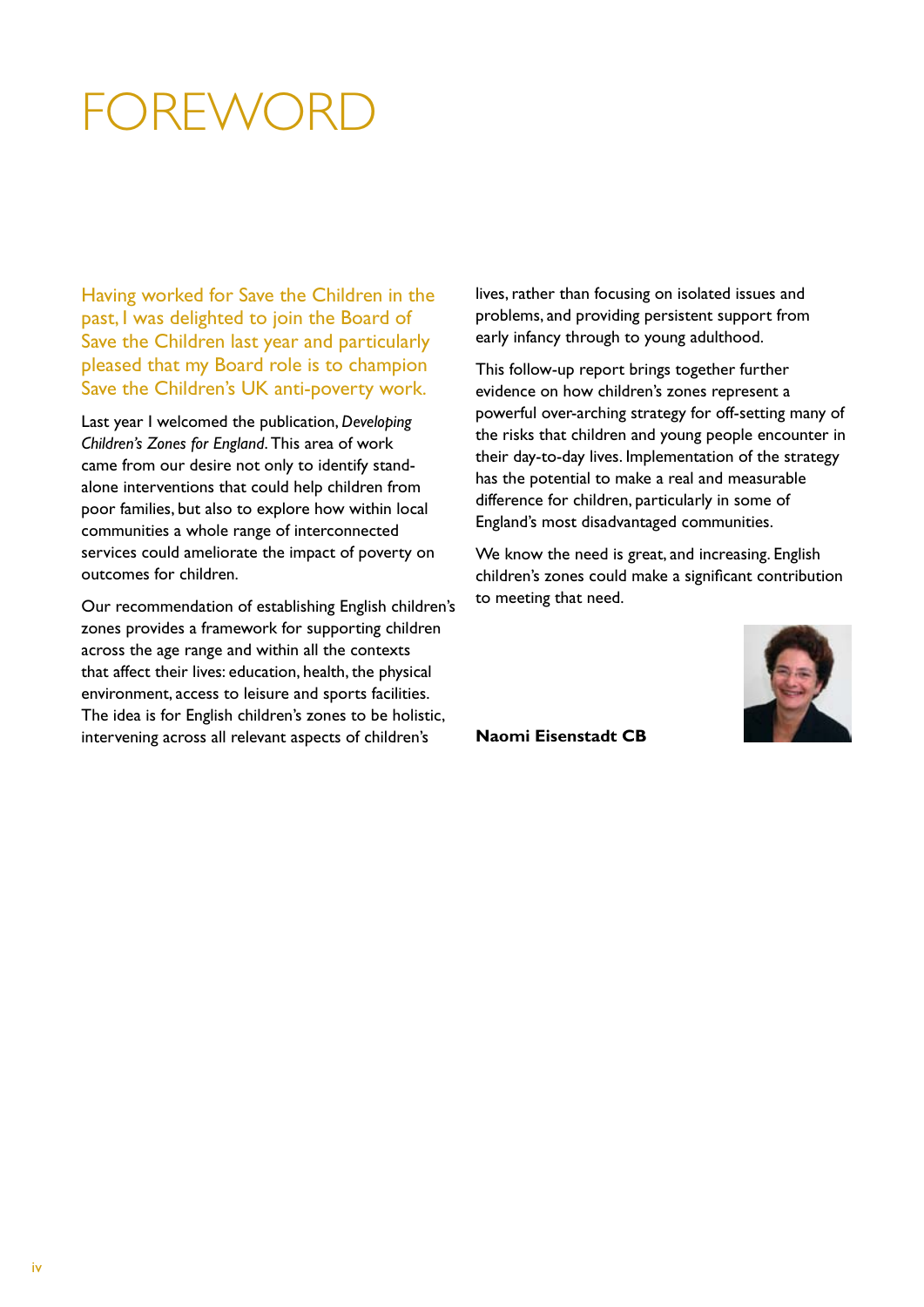## **BACKGROUND**

In a 2012 report (Dyson, Kerr, Raffo, Wigelsworth and Wellings, 2012), Save the Children and The University of Manchester advocated the development of children's zones in England.

Informed by the Harlem Children's Zone in the USA (www.hcz.org), the zones are intended to improve outcomes and life chances for children and young people in some of England's most disadvantaged areas. To do so, they must be responsive to England's distinctive local and national contexts and must:

- develop a 'doubly holistic' approach to improving outcomes and enhancing life chances, working with children and young people from birth to young adulthood and across all aspects of their lives that are important for them to do well
- focus on an 'area' where there is a common set of issues facing children and young people
- involve a range of partners and develop a strategy for joint action to be sustained over time
- base their strategy on a deep analysis of the processes in the area that can limit outcomes and life chances.

Our case for developing English children's zones is grounded in a powerful evidence base. First, to demonstrate that there is a strong rationale for children's zones, we have drawn on the wider evidence about the mechanisms through which social disadvantage, and the distinctive dynamics of particular places, are linked to poor outcomes. Second, to demonstrate that children's zones can make a difference, we have reviewed all the publicly available studies on zone-like approaches in the USA and UK that are the most comprehensive and that have sought to identify and quantify the outcomes from working in this way. We conclude that while there has yet to be a study that captures all the elements of a zone's doubly holistic approach, when the available evidence base is considered as a whole, there are convincing reasons to believe that children's zones would have positive impacts on children and young people and on the families and communities where they live.

Here we present our case in full, setting out the rationale for children's zones and considering, on the strength of the available evidence, how likely it is a children's zone approach will make a significant difference for children and young people in some of England's most disadvantaged areas.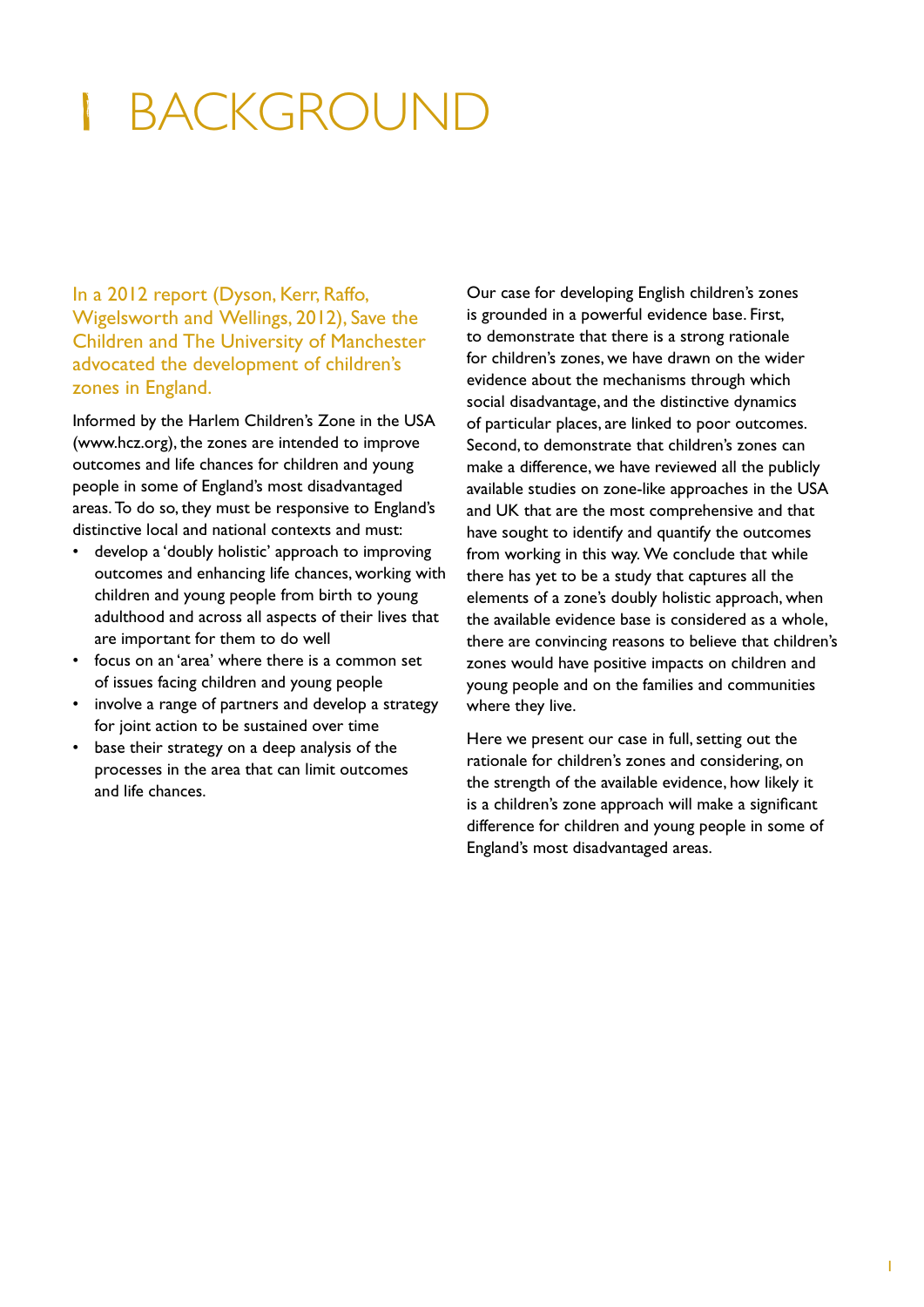## 2 The rationale for english children's zones

The idea of children's zones is based on a two-part rationale, which can be summarised as follows.

First, we know that the relationship between disadvantage and poor outcomes is far from straightforward. Children's lives are complex and shaped by a wide range of interacting contexts, ranging from the family, school and neighbourhood, to national policies and international affairs. There are many factors within these contexts that can stop children doing well, such as poverty, poor family support, emotional vulnerability; and there are other factors that can help them to succeed against the odds, such as positive social networks, good school experiences, access to sufficient material and financial resources. Second, we know that children's lives are shaped by where they live – in terms of both access to resources and opportunities, and ways of being and doing – and that these factors can be supportive of, or create barriers to, achieving good outcomes. By marrying these two elements, a children's zone – with its doubly holistic, area-based approach – offers a powerful strategy for offsetting many of the risks that children and young people encounter, and for strengthening those factors that can help them to do well.

This argument is elaborated below through reference to the existing research evidence.

### Disadvantage and outcomes

It has long been known that children and young people experiencing socio-economic disadvantage tend, as a group, to do less well than their more advantaged peers. For instance, a recent survey (Bradshaw, 2011) notes poorer outcomes with regard to mortality, morbidity, fatal accidents, mental illness, suicide, child abuse, teenage pregnancy, poor housing conditions, homelessness, low educational attainment and smoking. A government survey of evidence from education (Schools Analysis and Research Division,

Department for Children Schools and Families, 2009) concluded that "deprivation can have a large and pervasive impact on educational attainment" (p 6). In particular, gaps in cognitive development are evident from an early age, schooling does little to reduce these gaps, and there are also clear links between deprivation and reduced employment opportunities, poorer health outcomes and increased criminality.

Although the link between socio-economic disadvantage and poor outcomes is unequivocal, it seems improbable that one 'causes' the other in any simple way. Instead, it seems that there is a complex set of mediating factors linking the two. These might include a lack of material resources, parental attitudes and behaviours, children's own attitudes and behaviours, access to good schools, the characteristics of the neighbourhoods where children live, and the parents' levels of education (Chowdry, Crawford and Goodman, 2009, p 2). The causal links between these factors, and their relative contributions to poor outcomes, are not yet fully understood, however, and continue to be the focus of research. Nevertheless, there is a powerful theoretical model, put forward by Bronfenbrenner (1979), which can help make sense of this complexity, and which can be advanced as part of the rationale for a children's zone approach.

Rather than focusing on single 'presenting problems', Bronfenbrenner's 'ecological systems theory' sees the child as interacting with a series of 'systems', which together form an 'ecology' that shapes outcomes. These 'systems' include: the family, the school, the neighbourhood, the wider social and cultural context in which these are located, and the links between these different levels and contexts. These different 'systems' may influence the child directly, but they can also have an indirect influence as one system interacts with another – for instance, changes to family tax credits at national level can directly influence how families live, which in turn influences children. It follows that explanations for outcomes are never going to be simple. It is never enough to say simply that the family 'causes' the child to do better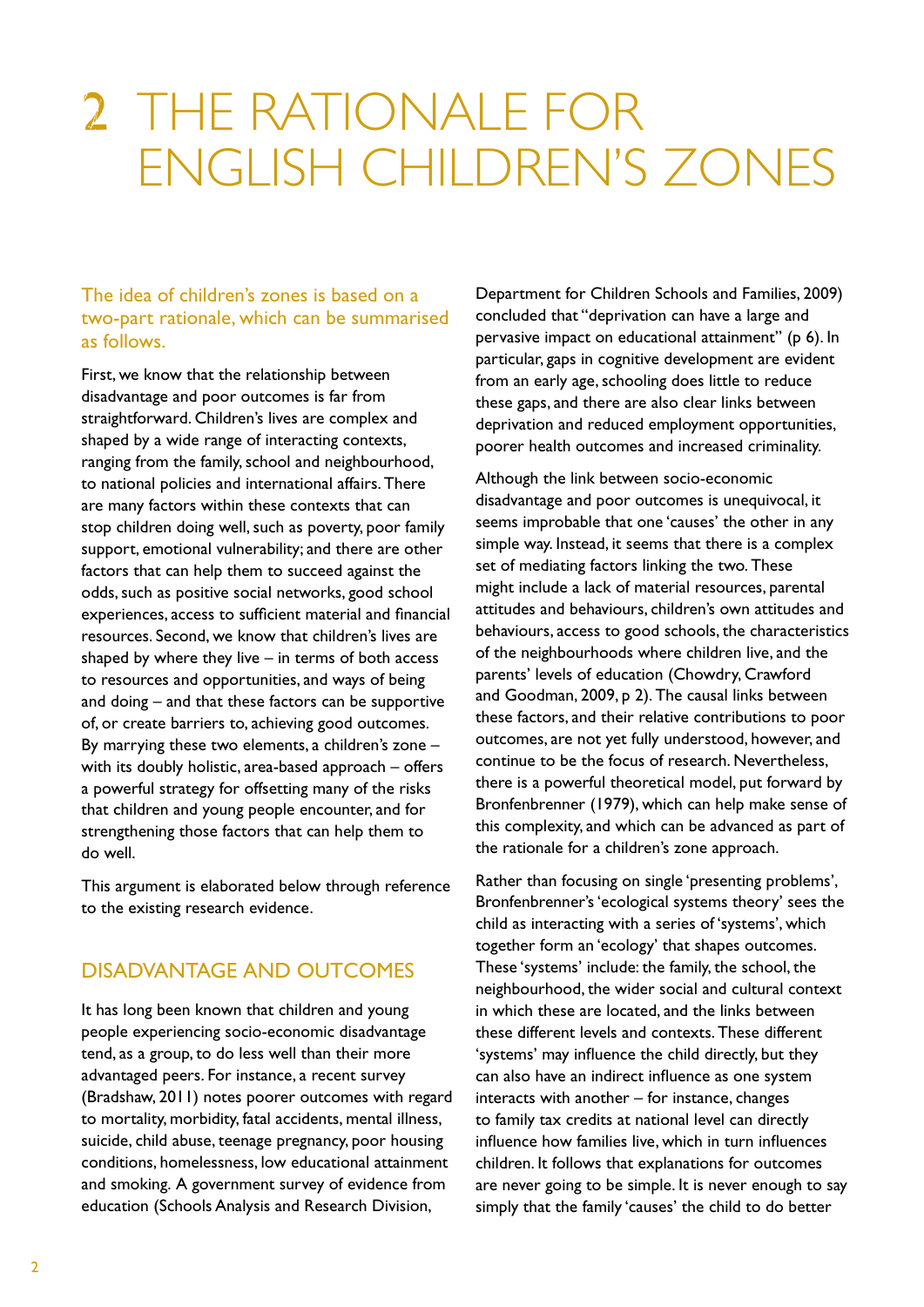or worse, or that the school 'produces' educational outcomes, or that the family doctor 'ensures' good health. Each system plays its part, some with powerful direct effects, some with weaker and more indirect effects. The key to explaining outcomes is to understand these complex interactions, and the key to improving outcomes lies in being able to intervene in these interactions.

This has important implications both for how, and how far, it might be possible to intervene in the link between socio-economic disadvantage and outcomes. If the link were a simple, causal one, then all children from poor families would have equally poor outcomes, and the only way to change the situation would be to abolish poverty. However, the evidence shows that children experiencing similar levels of economic disadvantage in fact achieve quite different outcomes. For example, although the government report on deprivation and education referred to earlier paints a depressing picture of the low levels of educational achievement of children from poorer backgrounds *as a group*, it also shows that some such children apparently do very well, with over one-fifth achieving benchmark levels of attainment at the end of statutory schooling and some 13% going on into higher education (Schools Analysis and Research Division, Department for Children Schools and Families, 2009, p 25). This suggests that there are multiple, mediating factors at work in the different 'systems' that shape children's lives, and that these factors may be more supportive for some children, less so for others.

Some researchers conceptualise this situation in terms of 'risk' and 'resilience' (see, for instance, Schoon, 2006). Some factors in children's ecologies – poverty being one – pose risks to good outcomes. However, some children and young people do well in spite of these risks and in that sense are resilient. This is because their ecologies also contain factors that protect them from risk  $-$  a good school, perhaps, or a supportive family, or a positive community culture. This perspective has two implications. First, the experience of economic disadvantage puts a child at increased risk of poor outcomes, but it does not condemn that child to doing badly. Second, it is possible to imagine interventions that reduce the risks children are subject to, and that increase the strength of protective factors, making children resilient to those risks. Alongside activity which reduces poverty, it might also be possible and arguably necessary to strengthen families, improve schools, enhance access

to supportive adults, develop better health provision and so on. In other words, children's ecologies can be changed to improve the chances of their doing well, and the role of a children's zone is to bring about these changes.

#### The importance of place

Where a child lives, and the neighbourhood 'systems' they experience, are of particular importance for children and therefore to a children's-zone approach. Although to some extent economic disadvantage is the same wherever it is experienced, and children from poorer families will tend to do worse regardless of where they live, this is not the whole story. There are places where poor families live in particularly high concentrations and which, even when these families move on, appear to remain poor (Dorling and Pritchard, 2010). The emerging evidence suggests that such concentrations may create 'neighbourhood effects' which compound the existing disadvantages people experience (see contributors to van Ham, Manley, Bailey, Simpson and Maclennan, 2012). Quite how these effects arise and operate is still not fully understood, but various combinations of stressed services, limited social networks, and restricted education, leisure and employment opportunities might be implicated. This suggests that a children'szone approach is important in its potential to join up services locally and develop opportunities strategically at an area level.

It is also clear that different areas create different dynamics, pose different challenges and offer different opportunities. Areas with similar levels of economic disadvantage differ in, among other things, the composition of their populations (for instance, in terms of ethnicity), the accessibility, quality and organisation of services, their transport connections to other areas, the range of leisure facilities, the nature and availability of employment opportunities, and the character and quality of housing stock. Not surprisingly, therefore, in-depth studies repeatedly find that the experience and implications of living in areas that appear to be similarly disadvantaged are in fact markedly different. To take two of many possible examples, one study (Webber and Butler, 2007) found that different neighbourhood characteristics shaped children's educational outcomes over and above the effects of social class or the overall deprivation levels of the areas. Similarly, another study (Kintrea, St Clair and Houston, 2011) found that young people's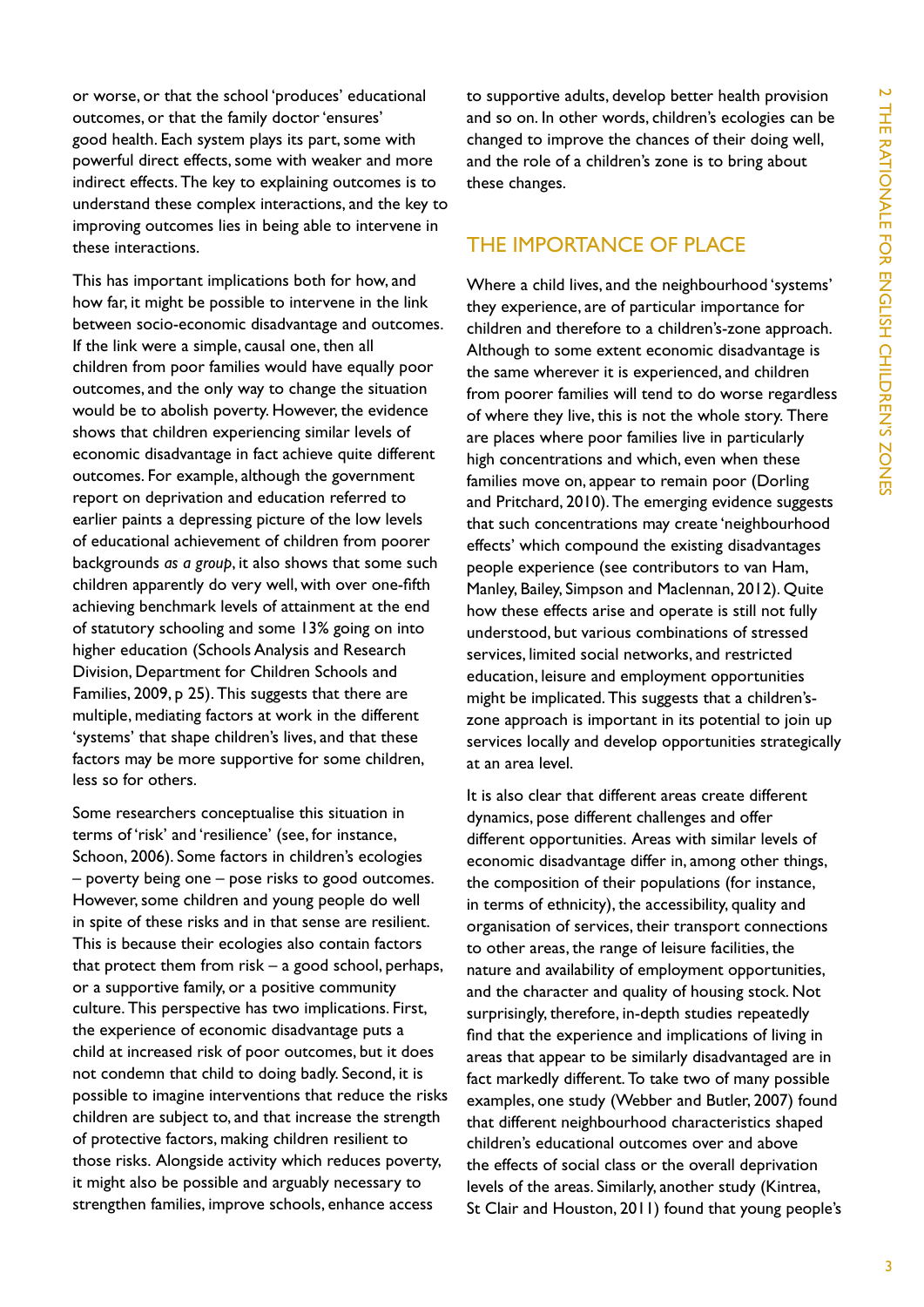aspirations were shaped significantly by a wide range of characteristics of where they lived rather than simply by the level of deprivation. As the authors conclude, "places with a shared status of deprivation can be quite different in their social make-up and the way that this plays out in the life experiences of residents" (p 7). Children's zones have the potential to develop bespoke initiatives which can engage with the specific challenges and opportunities of the places where children live, and in doing so, offset risks and build resilience.

### The need for english children's zones

Putting all of this together offers a powerful rationale for a children's-zone approach. That rationale starts from the evidence that, although socio-economic disadvantage is strongly associated with poor outcomes for children and young people, it does not 'cause' those poor outcomes in some straightforward way, and children from poorer families will not inevitably do badly. Instead, children have to be seen as living and developing in complex ecologies where factors can interact in ways which produce different outcomes for different children. There is a good deal of sense, therefore, in intervening in those ecologies to reduce the risks to which children are subject and, equally important, to strengthen the protective factors that enable them to do well despite those risks.

Moreover, children's ecologies are grounded in particular places – and place matters. Living in an area of concentrated disadvantage may well make it more difficult for children and young people to do well. It will certainly provide them with distinctive experiences, challenges and opportunities. The implication, therefore, is that interventions in children's ecologies should also be interventions in particular places. This is partly a pragmatic matter of using the opportunity of working locally to marshal a coordinated approach to disadvantage. However, it is also a matter of understanding the complex processes and interactions that generate poor outcomes in particular places, and formulating interventions so that they tackle the local dynamics of disadvantage.

It is for these reasons that children's zones aim to be holistic, intervening across all relevant aspects of children's ecologies rather than focusing on isolated issues and isolated problems. This is also why they are focused on particular areas and base their work on understanding the dynamics of the areas they seek to serve.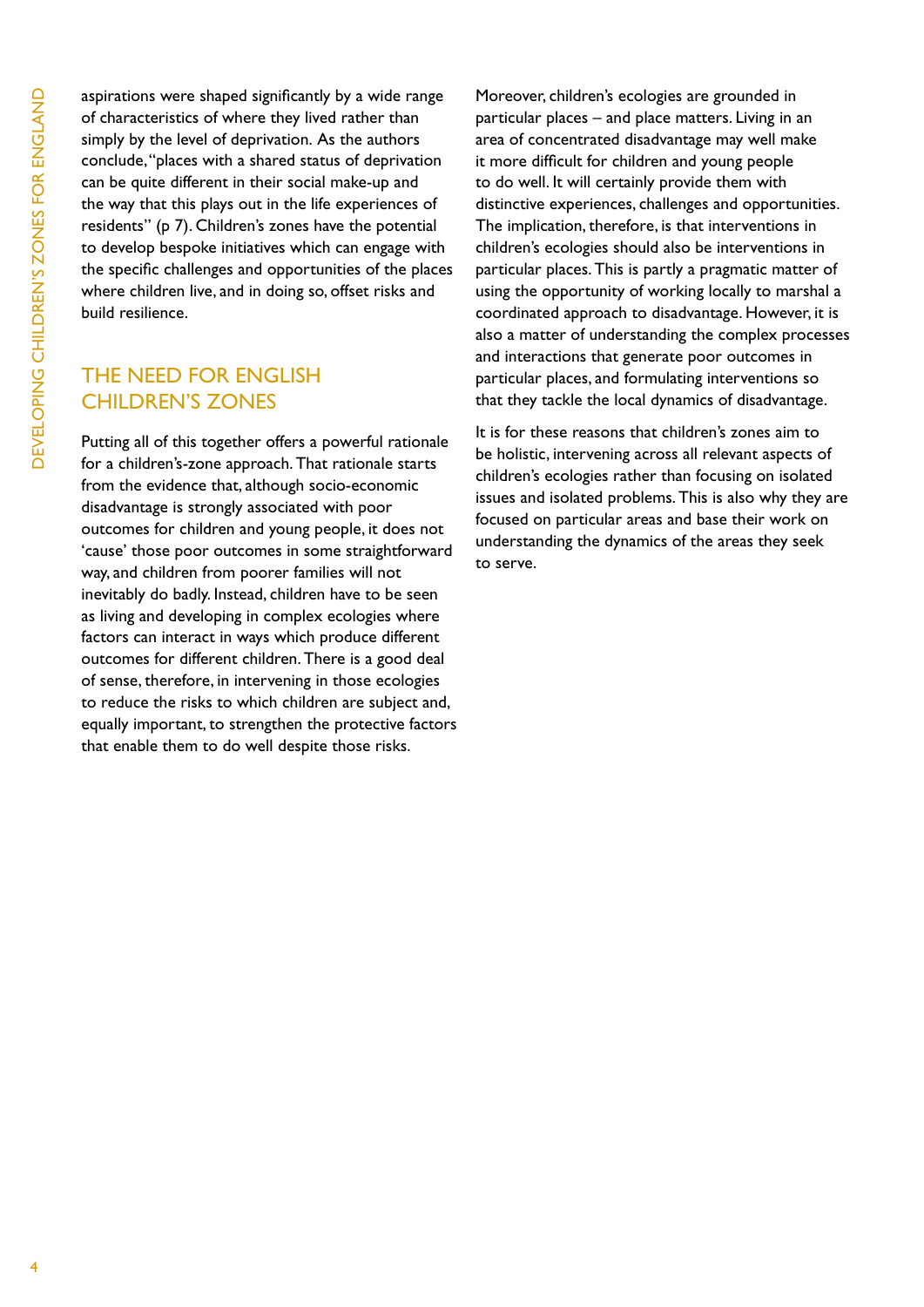### 3 Evidence on **INTERVENTIONS**

A children's zone needs to have a strong rationale but, just as importantly, it must be able to demonstrate that it can have a significant impact on outcomes.

That said, being able to identify and quantify a children's zone's full range of impacts presents considerable challenges. To do this through a single study would require an extensive evaluation designed to capture the sheer complexity of a doubly holistic, long-term, area-based strategy, and the 'wicked' nature of the issues a zone seeks to address. Not least, a full evaluation would need to explore:

- the impacts of single-issue interventions  $$ ie, specific interventions built into a zone to address particular factors within a child's ecology
- • the interactions between different interventions and outcomes within the zone
- the impacts on children and young people (with different experiences of disadvantaging factors)
- the impacts on different 'systems' in children and young people's ecologies – eg, their families, schools and communities.

As yet, no single study of a zone-like initiative has been undertaken which comprehensively addresses all of these elements – and given the difficulties of evaluation, this is perhaps not surprising. But there is a body of evidence and experience relating to each element which demonstrates that positive impacts can be achieved. We suggest that when this evidence base is considered as a whole, there are good reasons to believe that zones can make significant impacts on children and young people's outcomes, and that these impacts are likely to be greater than those that could be achieved through uncoordinated single-issue interventions.

Here, we present this argument by setting out the available evidence step by step. We start with what we know about ways of improving individual outcomes through single-issue interventions, and build up to what we know about initiatives that share some of the complexities of children's zones.

### 'Stand-alone', single-issue **INTERVENTIONS**

The rationale we have presented for children's zones suggests that to be effective, zones will need to offset 'risk' factors, and strengthen those factors within a child's ecology that can support good outcomes. It will therefore be important for zones to identify effective interventions that can have an impact on particular factors, and to build these into their overall strategy.

There is already a considerable body of knowledge that children's zones can draw on about 'stand-alone' single-issue interventions – ie, interventions used to target short- to medium-term outcomes in a single aspect of a child's life, in the form of improved health and wellbeing, or educational achievement, for instance. There is overwhelming evidence that well-formulated interventions of this kind, implemented appropriately, can bring about significant improvements in children's outcomes. In fact, the evidence is sufficiently robust for it to be possible in some cases to produce guides that compare the effectiveness and costs of different interventions. The Sutton Trust's *Teaching and Learning Toolkit* (Higgins et al, 2013) and the evaluative list of early intervention strategies provided in the 'Allen Report' (Allen, 2011) are examples of such guides.

Available well-evidenced strategies reach across most aspects of children's lives. **There is, therefore, good evidence that it is possible to make a difference to, among other things, children's risky behaviours, health, social skills, emotional wellbeing, engagement in criminal activity, educational attainments, and aspirations, as well as to their families' nurturing skills.** In many cases, these effects are likely to go some way towards ameliorating existing or potential problems. In some cases – for instance, where young people achieve at higher educational levels, or avoid engaging in risky behaviours or criminal activity  $-$  it is reasonable to suppose that interventions may play a part in shifting the direction young people's lives are taking and to that extent be transformative.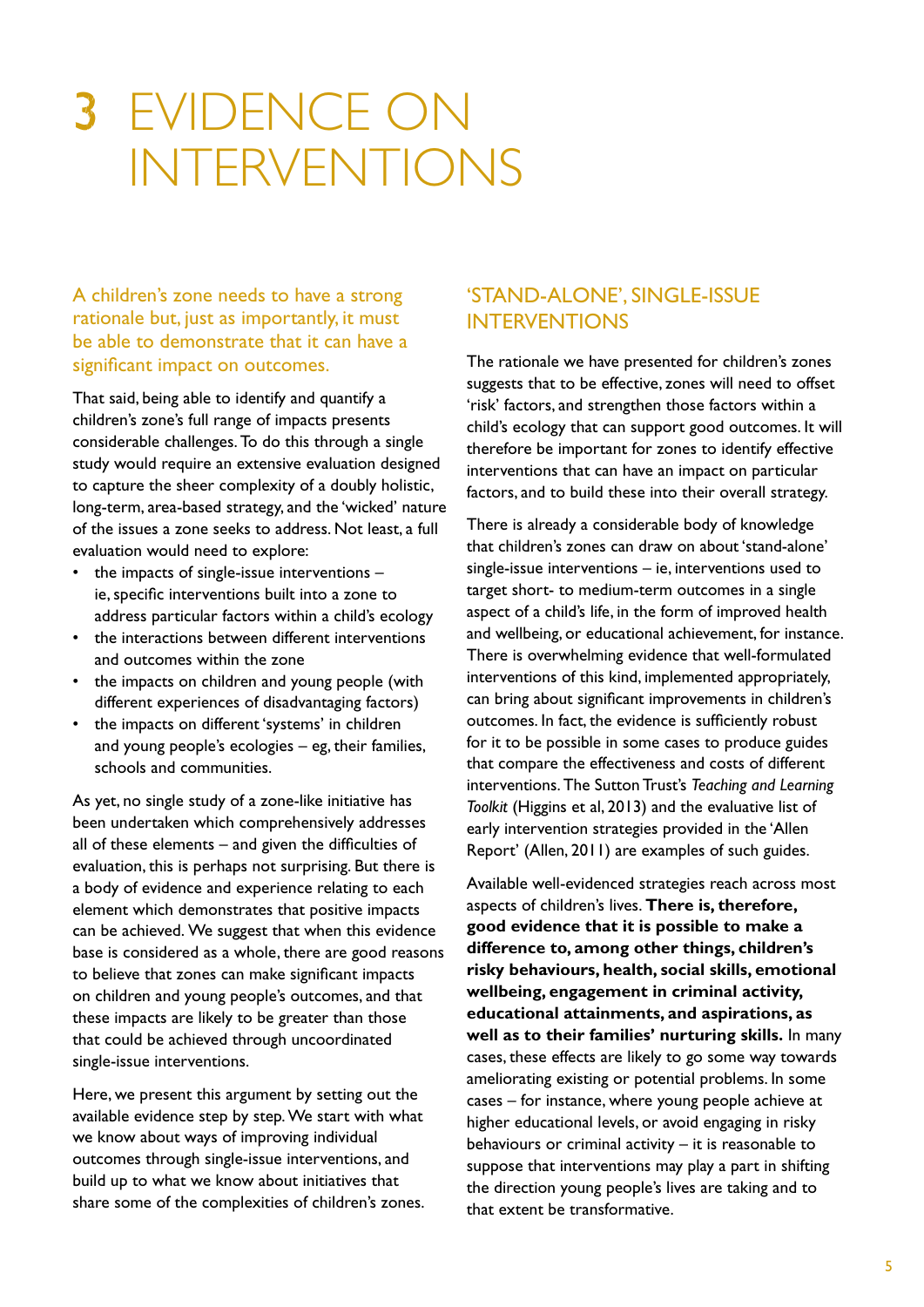This suggests that there is a considerable amount that zones could achieve simply by assembling a package of high-quality interventions to address particular factors in children and young people's local contexts. If, in this way, zones were able to provide a comprehensive response to the needs of an area's most vulnerable children and young people, and they were able to coordinate this provision to eliminate the duplication of effort between agencies, they would have considerable potential to achieve better outcomes, and to do so more efficiently.

However, the situation is more complex than this would suggest, and children's zones, with their doubly holistic design, have the potential to achieve much more. Most importantly perhaps, while stand-alone interventions are typically aimed at single outcomes, implemented in well-controlled conditions, children's zones, by definition, involve multi-strand interventions aimed at improving outcomes overall, and implemented in customised ways, over time, in complex, open environments. Far from being a weakness, it is precisely these complexities that can allow children's zones to address some of the known limitations of single-issue interventions. These include the 'fade-out' of gains over time, the fact that interventions may not 'work' equally well in different contexts (Higgins et al, 2013), and the destabilising situation – not least in terms of 'initiative overload' and of contradictory goals – that can result if multiple uncoordinated interventions are introduced into an area (Ainscow et al, 2007).

**In sum, children's zones should be in a position to capitalise on the best available evidence on stand-alone interventions. However, a well-formulated children's zone should never just be a collection of off-the-shelf single-issue interventions. Rather, these should serve as building blocks within an overarching, doubly holistic, area-based strategy. A zone should explicitly plan how interventions might best work together, over time, across childhood, and how they can be adapted to respond to the challenges and opportunities of particular places.** 

#### Transferred outcomes

In seeking to engage with the complex nature of children's ecologies, children's zones anticipate that particular outcomes in one aspect of a child's life can influence their outcomes in other aspects. In

planning how stand-alone interventions might work together, this will be an important consideration. In support of this, there is good evidence on which the leaders of children's zones can draw, which shows that stand-alone interventions, aimed at particular aspects of children's lives, can generate 'transferred' outcomes. By this we mean outcomes in aspects of children's lives that are not the immediate target of the intervention, and which may be achieved over a much longer timescale than the duration of the intervention itself.

Some forms of transfer are straightforward. For instance, the Harlem Children's Zone has an asthma initiative with the primary aim of reducing the morbidity of the condition in its area. However, a positive side effect of doing this is that nonattendance at school has also fallen (Nicholas et al, 2005) and it seems likely that, as a consequence, educational attainment for the children in the programme will have risen. In the same way, many schools offer their students a range of activities outside of normal school hours. These activities enrich the students' experience and offer them an alternative to less engaging and potentially more risky activities outside the school. There is also evidence that a much wider range of positive outcomes is achieved, including improvements in: school attendance, engagement in learning, attainments, self-concept, health, and even parents' attendance at work (Afterschool Alliance, 2011).

Other forms of transfer are more complex. There is evidence, for instance, that an intervention that produces positive outcomes at one point in a child's life can lay the basis for positive outcomes at a later point. The most obvious examples of this come from provision in the early years. The well-known HighScope study, for instance, has found that a relatively brief exposure to high-quality preschool provision, with fairly modest outcomes at the time, continues to bring benefits throughout childhood and adolescence, and on into adulthood in terms of, among other things, higher achievement, better employment prospects, and reduced criminality (Schweinhart et al, 2005). Likewise, the Effective Pre-School, Primary and Secondary Education Project (EPPSE 3-14) in this country is finding that the effects of high-quality preschool provision last into adolescence, and can be felt in terms of both higher academic attainments and better social and behavioural outcomes (Sylva, Melhuish, Sammons, Siraj-Blatchford and Taggart, 2012).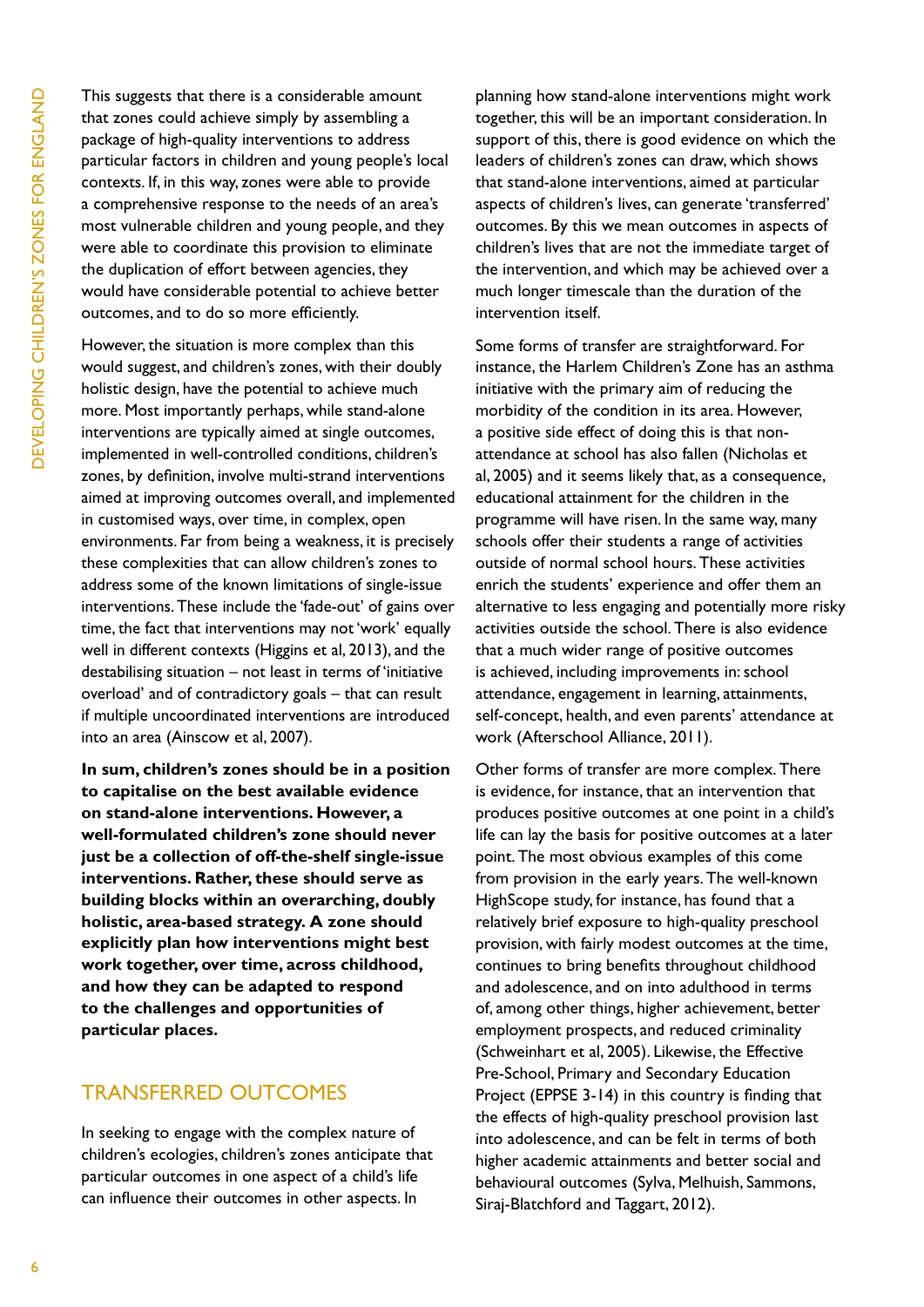As we might expect from our earlier discussions, the processes at work here are likely to be complex. It seems improbable that what happens in preschool has a *direct* impact some 10 or 20 years later. However, it is possible that there is an indirect, cumulative impact, that children who get off to a good start are then able to take greater advantage of the next and each subsequent set of experiences, and so end up doing significantly better than children who might perhaps have done only marginally less well in the first place.

What this points to is that the effect of interventions is not necessarily an additive one, where a series of interventions work in isolation from one another, each adding a little more to the final outcome. Instead, there are likely to be interactions between interventions, such that one enhances or diminishes the contribution made by another. As Duckworth (2008) points out, economic status, parenting practices and school quality are all important for how well children will do, but they also interact with each other. Where all of these are poor, the outcomes are poorer than might be supposed from looking at the effects of each factor separately. On the other hand, when one of the factors is positive in this situation, the impact on outcomes is greater than it would be for children in more favoured circumstances. To take another example, a longitudinal study of schooling in Chicago (Bryk, Sebring, Allensworth, Luppescu and Easton, 2010) has found that there are better outcomes for children in schools that have a set of strong 'supports' (including leadership, a focus on learning and ambitious teaching). However, each of the supports does not simply add an amount to student outcomes. Rather, it creates conditions under which the other supports can have maximum effect, so that schools with all the supports present do particularly well, while schools with weakness in two or more of the supports do badly.

**Overall, then, there is considerable evidence that interventions in one part of a child's ecology can have a series of indirect, positive impacts that improve outcomes other than the ones directly targeted. Children's zones will need to ensure that, insofar as possible, they develop strategies that can maximise this potential, and so achieve impacts that are greater than the sum of those achieved through the individual interventions and activities they employ.** 

#### Multi-strand interventions

The notion of 'transferred' outcomes indicates the importance of multi-strand interventions in which one can facilitate and build on the other. The rationale for children's zones asserts that a doubly holistic approach, where interventions take place across the whole of the child's ecology and throughout the childhood and adolescent years, is likely to prove particularly effective in improving outcomes. There are good reasons to believe that, if the right portfolio of interventions can be marshalled, they are likely to facilitate and build on each other in ways that are much more powerful than if a more fragmented approach were adopted. As the Harlem Children's Zone argues, it should be possible to:

*"create a 'tipping point' in the neighborhood so that children are surrounded by an enriching environment of college-oriented peers and supportive adults, a counterweight to 'the street' and a toxic popular culture that glorifies misogyny and anti-social behavior."*

(http://www.hcz.org/about-us/the-hcz-project)

Here we consider the available evidence on whether such tipping points exist and can be reached by holistic, children's-zone-like approaches.

There are certainly many examples of multistrand approaches where there is strong evidence of improvements in children and young people's outcomes. Community schools in the USA (more often known in this country as 'extended schools') for instance, work simultaneously on learning, personal and social development, family engagement and support, and, in many cases, community engagement and development. Moreover, because schools are located in particular places and typically serve children from local communities, these kinds of initiatives are *de facto* area-based and, in some cases, have many of the characteristics of children's zones. There is considerable evidence that children and young people – often along with their families and communities – achieve a range of better outcomes as a result of these multi-strand approaches (Cummings, Dyson and Todd, 2011).

For instance, the Tulsa Area Community Schools Initiative (TACSI) in the USA operates in schools in districts with high levels of poverty, offering interventions in early care and learning, health and health education, social care, youth work, family and community engagement, neighbourhood development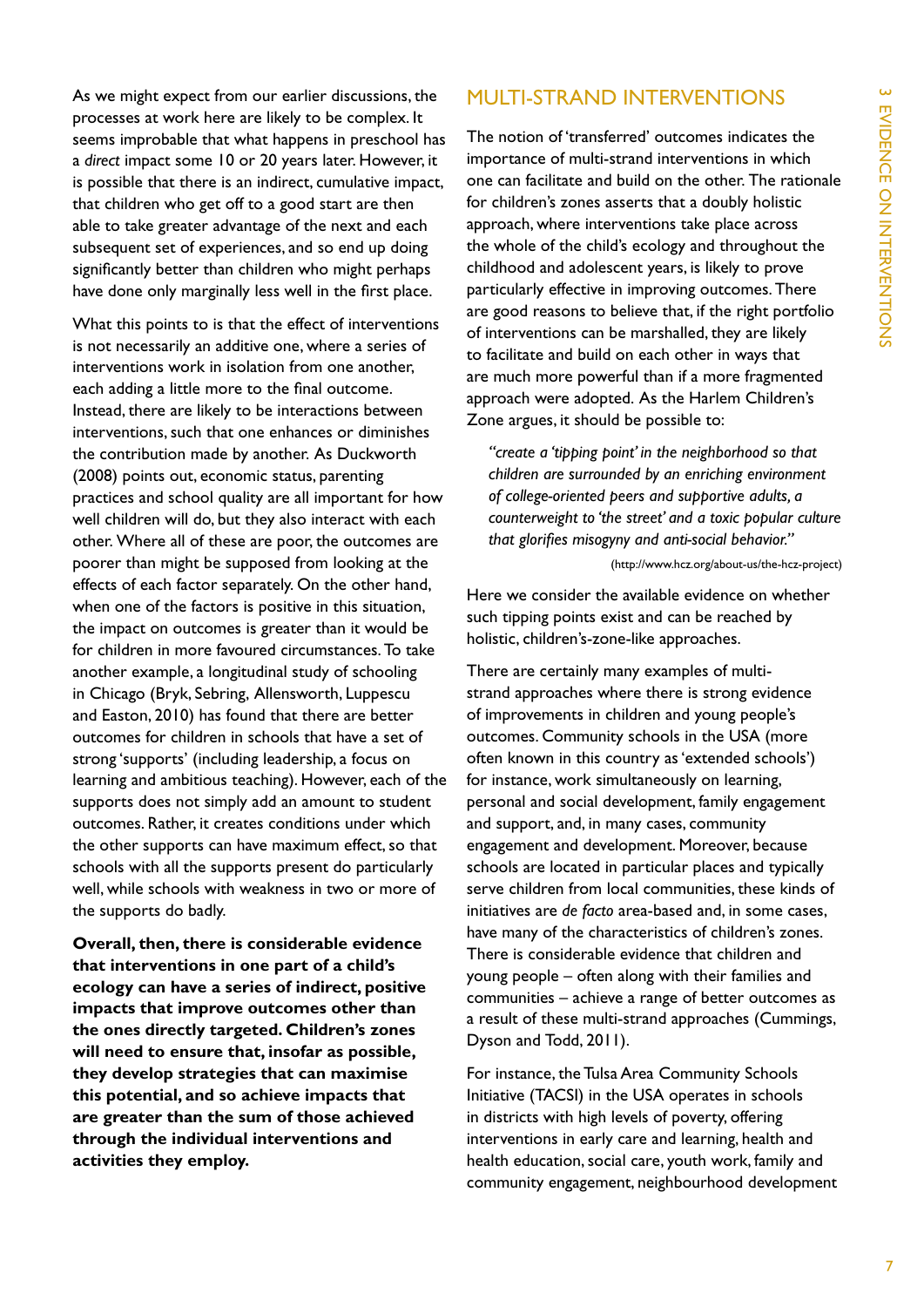and lifelong learning. The evidence suggests that children in schools where the TACSI approach is well established outperform comparable children in non-TACSI schools academically (Adams, 2010). Similarly, the Full Service Extended Schools initiative in England encouraged schools serving highly disadvantaged areas to develop wide-ranging approaches to supporting students, their families and local communities. Although only small impacts on *overall* levels of academic attainment in the schools were found, there were important – even transformational – impacts on *individual* children, adults and families who experienced the greatest disadvantages and were therefore the target of schools' activities (Cummings et al, 2007). These impacts took the form of retention in education, higher achievement, increased family stability, and the re-engagement of adults with learning and employment.

Overall, the state of knowledge in this field is captured by a survey of the evidence from the Coalition for Community Schools. This concludes that community schools are capable of producing outcomes in four domains:

**Student learning**: Community school students show significant and widely evident gains in academic achievement and in essential areas of non-academic development.

**Family engagement**: Families of community school students show increased stability, communication with teachers and school involvement. Parents demonstrate a greater sense of responsibility for their children's learning success.

**School effectiveness**: Community schools enjoy stronger parent–teacher relationships, increased teacher satisfaction, a more positive school environment and greater community support.

**Community vitality**: Community schools promote better use of school buildings, and their neighborhoods enjoy increased security, heightened community pride, and better rapport among students and residents.

(Blank, Melaville and Shah, 2003, pp 1–2)

There are other school-centred initiatives which, while not quite adopting the holistic approaches of children's zones, nonetheless suggest that such approaches might well be effective. City Connects, for example, is an initiative in Boston MA which identifies children and young people 'at risk' in schools and then links them

to a customised package of services. These might include sports and physical activity, health and wellness curricula, arts enrichment programmes, classroombased health intervention, academic support, family support and counselling. There is evidence of the effects of these services on health-related knowledge and behaviour (Boston College Center for Child Family and Community Partnerships, 2009; Boston College Center for Optimized Student Support, 2011). There is also evidence for positive impacts on attainment, wellbeing, behaviour, attendance and dropout reduction as well as on school atmosphere and teachers' practice (Boston College Center for Child Family and Community Partnerships, 2009; Boston College Center for Optimized Student Support, 2011, 2012; City Connects, 2011). The reported improvements are impressive in themselves – with claims, for instance, that students perform at or about state benchmark levels, despite their disadvantaged backgrounds – but are doubly so given that the greatest gains are claimed to accrue to those who experience the greatest disadvantages.

The Redwood City 2020 initiative in California is even closer to a children's zone model, since it brings together a range of local organisations, including but not restricted to schools, in pursuit of a wide range of outcomes for children and young people. We have been unable to find any substantial evaluation of the initiative as a whole, but research has been done on the work of: the initiative's community schools (Castrechini and London, 2012); youth development services provided by a resource centre (John W Gardner Center, 2011); and mental health services provided by a school-based family centre (John W Gardner Center, 2008). Again, the findings are encouraging, with evidence for positive impacts on targeted outcomes, including attainment, wellbeing and health-related behaviours. Moreover, there is evidence of the kind of 'transfer' we outlined above; for example, with greater gains in attainment by users of mental health services than by their peers, and with community school approaches being associated not only with higher attainment, but also with greater affiliation to school, increased motivation and greater confidence.

It is also possible to look at evidence from other multi-strand initiatives, which may fall short of children's zone status but which, like the Full Service Extended Schools initiative cited above, are located in an English context. One obvious example is Sure Start which, at least in its original form, provided a range of services to young children and their families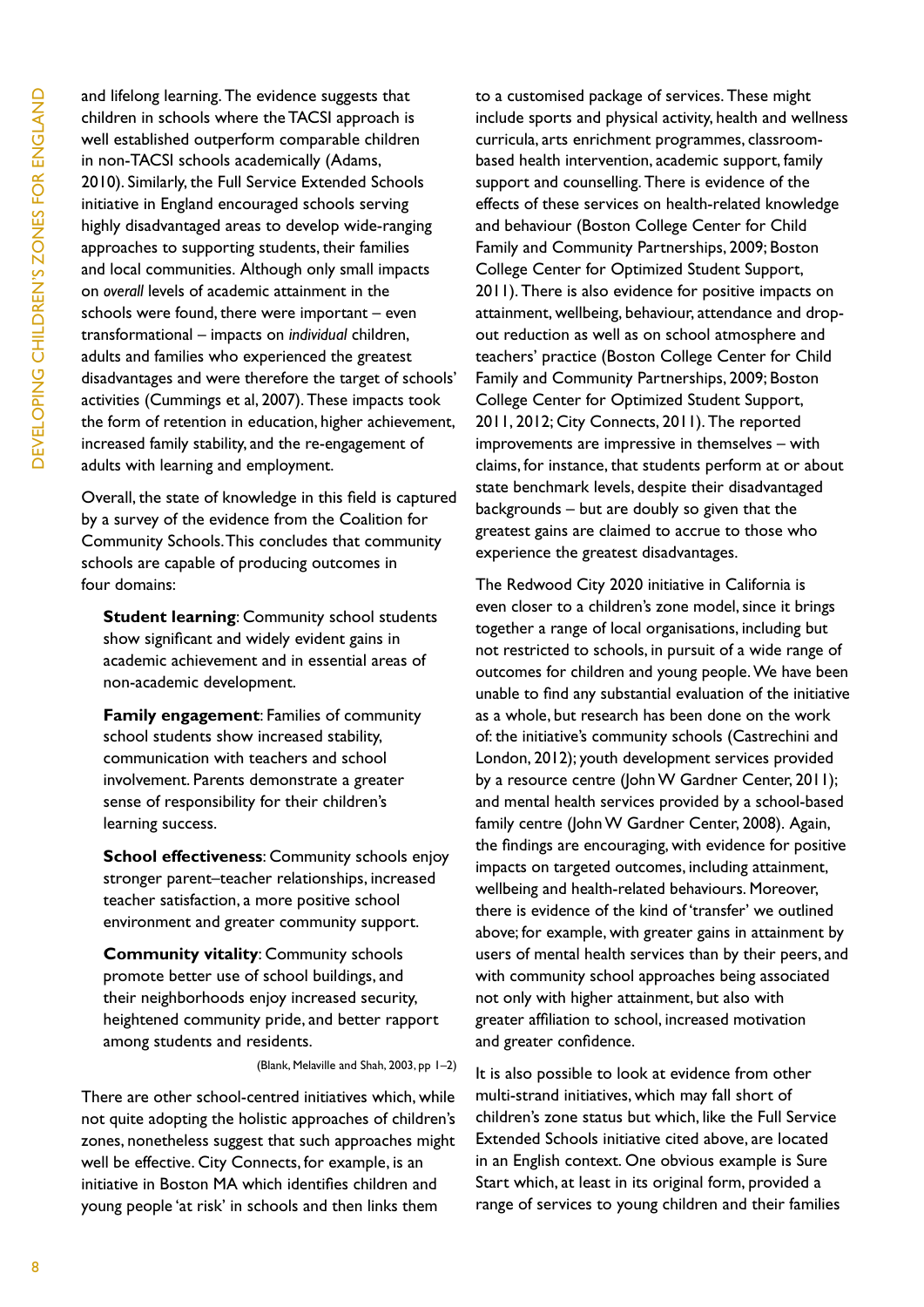in highly disadvantaged areas. Although Sure Start did not have the transformational impacts that some of its advocates might have hoped for, it did nonetheless have a positive impact on parenting styles and parents' wellbeing, with the strong probability that there were also positive impacts on later child outcomes in the primary school (though these were disguised by the availability of preschool education in both Sure Start and non-Sure Start areas) (The National Evaluation of Sure Start [NESS] Team, 2012).

Other examples are found in the extensive history of area-based initiatives (ABIs) in this country. Typically, ABIs have been government-sponsored initiatives directing additional resources and energies at disadvantaged areas. They have often been focused on the economic and material regeneration of the area, but have deployed multi-strand approaches to this end and have often also been concerned with social regeneration and the development of human capital (Batty et al, 2010). Outcomes from ABIs, though variable, have generally, like those from Sure Start, been modest but positive (Dyson, Kerr and Raffo, forthcoming). Perhaps the most ambitious ABI has been New Deal for Communities (NDC) which established local partnerships in disadvantaged areas and encouraged them to devise their own strategies for improving outcomes in crime, community, housing and the physical environment, education, health, and worklessness. Partnerships tended to marshal a range of interventions, some of them focused on improving the area and residents' perceptions of the area, and some focused on developing the capacities, experiences and life chances of those residents. The evaluation of NDCs suggests that the initiative was broadly successful in improving the outcomes it targeted, that the gap between disadvantaged NDC areas and other areas decreased, and that the benefits of the initiative significantly outweighed its costs (Batty et al, 2010). Moreover, although there is ample evidence from NDC of individual interventions producing their intended outcomes, there is also evidence of the 'transfer' of effects. For instance, there was evidence of improvements in residents' mental health, despite the fact that local partnerships did not tend to see this as a priority for intervention. It appears that as people experienced other improvements in their areas, their mental health also improved (Lawless and Beatty, 2013).

**Overall, there is considerable evidence that multi-strand initiatives, with many similarities to children's zones, can produce improvements** 

**across a range of outcomes for children and young people, but also for families, adults and communities. Moreover, some of this evidence suggests that impacts come not simply from the direct effects of the individual strands of intervention, but from interaction between those strands within a strategic and holistic approach.**

### Evidence from the Harlem Children's Zone

While the evidence from multi-strand interventions is encouraging, none of those that we have reviewed can claim to be a fully fledged children's zone. Some are school-based rather than being genuinely area-wide initiatives; some focus on all issues in an area rather than just those relating to children and young people; some focus only on part of the childhood years. Similarly, some of the evaluations tend to be limited by focusing only on school-related outcomes, or on particular stands of a more wide-ranging initiative.

Unfortunately, it is too early for initiatives modelled on the Harlem Children's Zone (such as Promise Neighborhoods in the USA) to have begun to generate meaningful evaluation data. However, there is such evidence relating to HCZ itself. This does not yet take the form of a comprehensive evaluation, but there is a good deal of evidence from HCZ's own monitoring of its interventions (see, for instance, Harlem Children's Zone, 2011) and from independent studies, which have focused principally on educational outcomes (Dobbie and Fryer, 2011; Whitehurst and Croft, 2010). Both types of evaluation point to important positive outcomes. HCZ's monitoring points to large numbers of children and their families accessing services, to improved health outcomes, parenting practices and school readiness, and to impressive levels of educational attainment and participation. The independent studies confirm the significant educational impacts of HCZ, arguing that they are "enough to close the black-white achievement gap" in core curriculum subjects (Dobbie and Fryer, 2011, p 158).

These independent studies are also important because they try to investigate the extent to which the holistic approach of HCZ is responsible for its impressive educational outcomes. However, whereas some of the studies cited in the previous section identified some important 'transfer' effects, the HCZ studies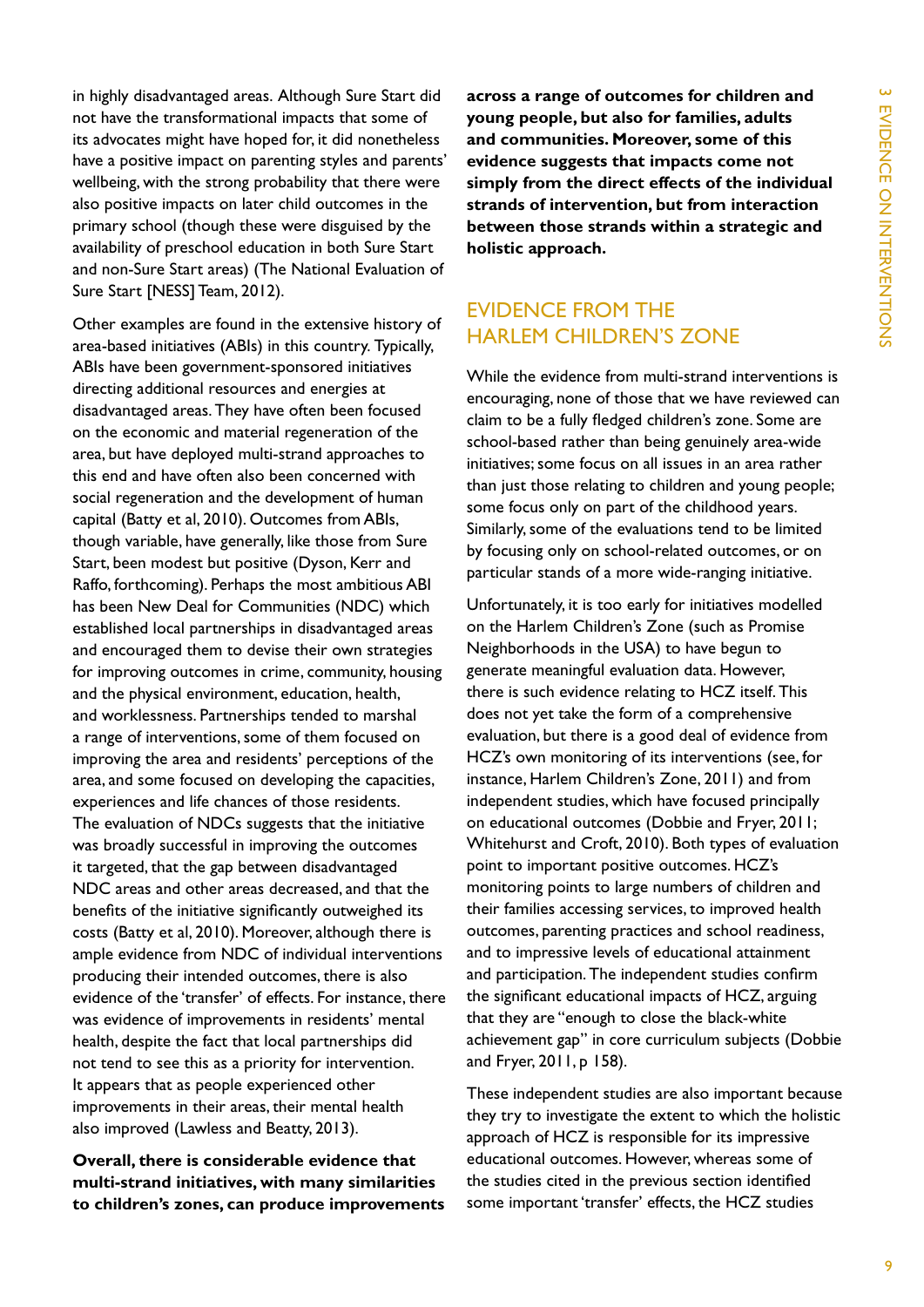conclude that educational outcomes are attributable to the improvements in the Zone's schools rather than to the range of other interventions it deploys. They argue that both school improvement and wider area interventions produce positive outcomes, and that ideally both are needed, but that one does not significantly enhance the other (Fryer Jr and Katz, forthcoming 2013). HCZ itself has disputed some of these findings, arguing that the research was methodologically flawed (Canada, 2010). In this circumstance, the lack of a comprehensive evaluation

does not help (though one is promised) since it is not clear whether the findings are due to an absence of transfer effects – which seems improbable – or simply to the fact that the evaluation methodology has been too narrowly focused to find them.<sup>1</sup>

If the precise causal mechanisms are in doubt, however, **there is no doubt as to the powerful evidence that HCZ has important positive impacts on a range of outcomes for children, not least in relation to educational achievement**.

Put simply, evaluators have hypothesised that children in the Zone receive additional services and therefore should do better than comparable children elsewhere who do not receive services. They find that this is not the case. However, it is possible that (as HCZ argues) the comparator children themselves receive services from elsewhere, or that many of the Zone's children do not receive a full set of additional services, or that the effects of these additional services are felt strongly only by particular groups of children. It is also the case that school-related outcomes are likely to be overwhelmingly shaped by school factors, and that the effect of non-educational services is likely to be very small by comparison. These issues cannot be resolved without further evaluative efforts.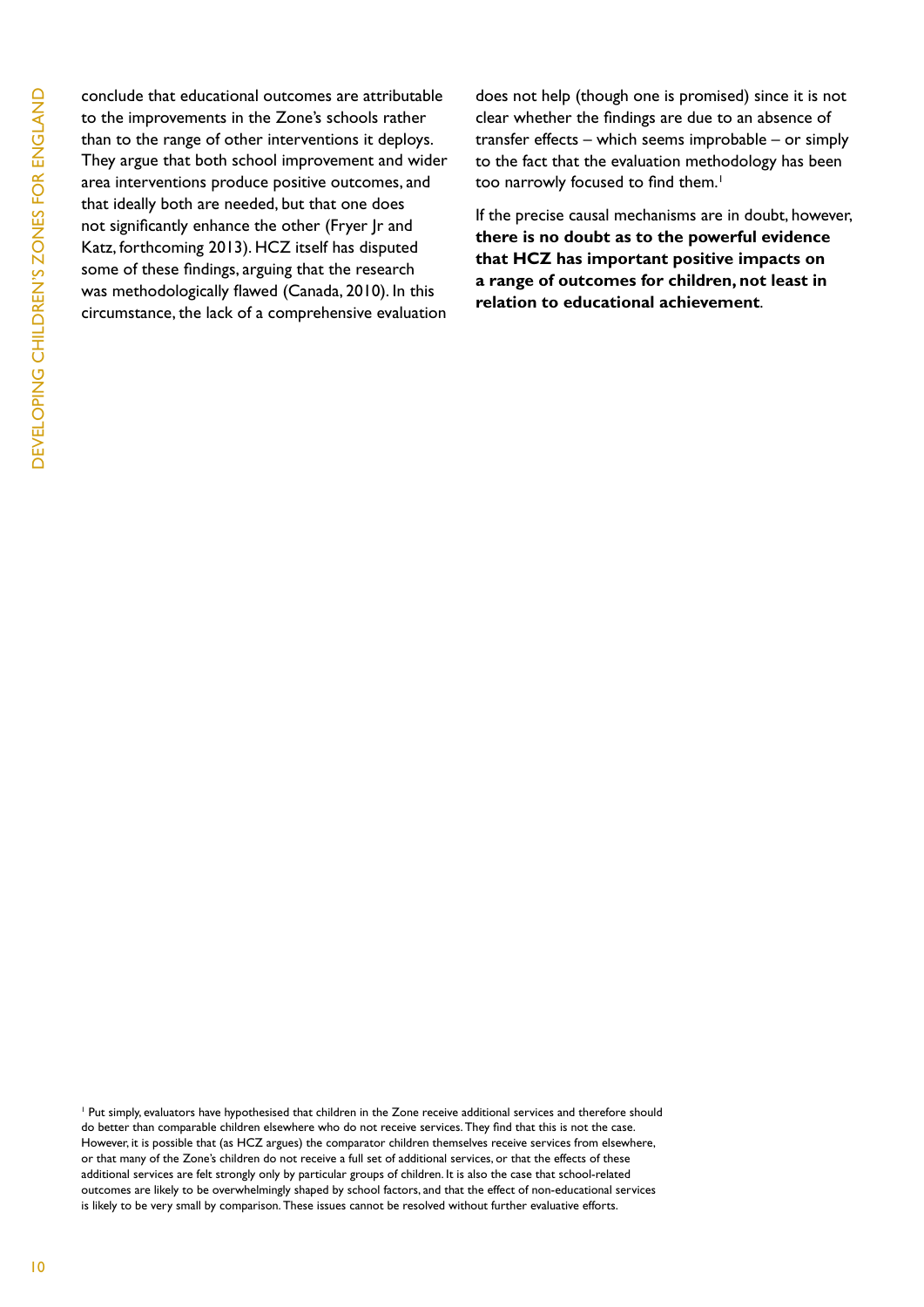### 4 Does the evidence support the need for English children's zones?

#### There are six key conclusions from this review:

- 1. All we know about why some children do better than others suggests that outcomes arise from children's complex ecologies, and that place plays a role in these ecologies. The implication is that improvements in outcomes for those facing the greatest difficulties in the most disadvantaged areas are possible through holistic area-based approaches. This means that the idea of children's zones, which are about precisely such approaches, is based on a sound rationale.
- 2. It is possible to achieve a positive impact on a range of outcomes for children and young people, even when they experience significant disadvantages. There are many well-evidenced interventions available. If children's zones were to marshal a portfolio of such interventions in their areas, and manage these in ways that overcome some of the known limitations of stand-alone single-issue interventions, their existence would be justified.
- 3. There is evidence that the effects of individual interventions can 'transfer' to a wider range of outcomes and can continue to be felt after the intervention is finished, perhaps even into adulthood. This not only strengthens the case for undertaking interventions, but also suggests that multiple interventions of the type undertaken by children's zones may well build on each other to produce more powerful effects than isolated individual interventions might. That children's zones are doubly holistic across childhood, not simply at a single point in time, maximises this potential.
- 4. There is evidence that multi-strand interventions can have impacts on a range of outcomes and that there can be positive interactions between the different strands of intervention.
- 5. There is evidence that the Harlem Children's Zone itself has a positive impact on a wide range of outcomes for children and young people.
- 6. All of this suggests that there are good reasons for developing children's zones in England. If such zones were to marshal a range of powerful interventions, there is every reason to believe that they would they offer a comprehensive strategy for addressing all of the disadvantages experienced by children and young people in highly disadvantaged areas. Moreover, there is good evidence that they would be able to generate a range of 'transfer' effects so that the outcomes from their comprehensive approaches would be significantly better than outcomes from more fragmented interventions.

It is also important to note that we have focused our review of the available evidence specifically in relation to outcomes for children and young people. We have not sought, for instance, to review the evidence of impacts on professional development, or on the potential efficiencies and long-term costs and benefits associated with a children's-zone approach. There is certainly more that could be said in support of children's zones in these respects. For example, Ainscow, Gallannaugh and Kerr (2012) report positive impacts on the professional knowledge and partnership practices of education and health professionals who worked together to develop a holistic intervention to support speech, language and communication skills in a disadvantaged area. It is also of considerable interest that where attempts have been made to quantify the costs and benefits of multi-strand interventions (both NDC and the FSES initiative provide evidence here), the value of benefits is very high and may significantly outweigh the cost of intervention.

For generations England has struggled with how to help the most disadvantaged children in the poorest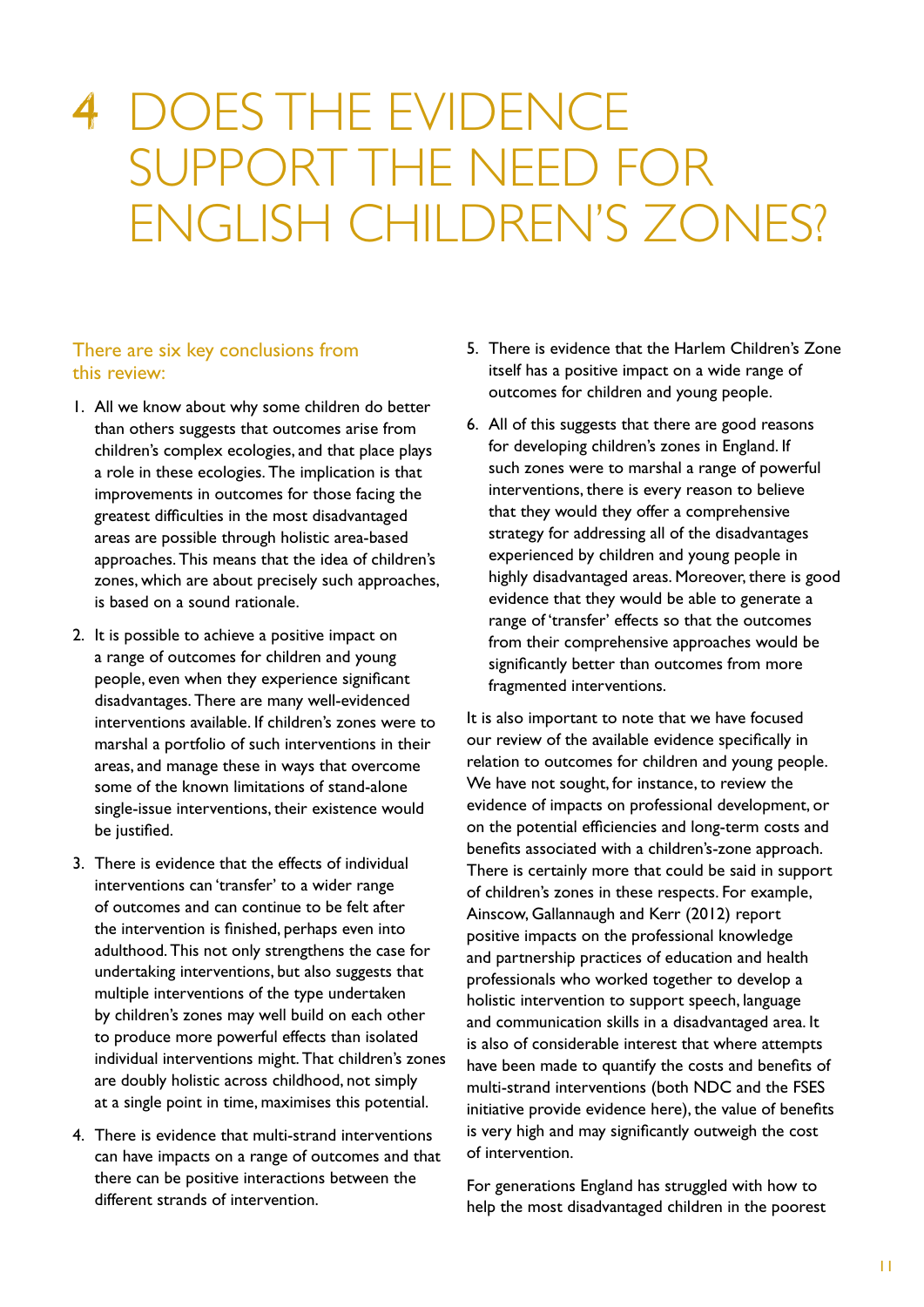places. For all the gains that have undoubtedly been made, the life chances of those children continue to be blighted by repeated failures to find interventions capable of making a real difference. Innovative responses to poor outcomes in disadvantaged places are needed and the rapidly changing landscape of service provision since 2010 could create space for action at a local level.

We believe responses will need to incorporate standalone, evidence-based interventions but will also need to intervene across all relevant aspects of children's ecologies to maximise their chances of doing well. English children's zones are necessarily complex and therefore cannot be implemented in predetermined

ways with a virtual guarantee of their outcomes. By definition, this kind of approach signals a necessary step into the unknown. Local initiatives must monitor their outcomes carefully and an overarching evaluation must be undertaken to fill some significant gaps in our knowledge. However, there are powerful evidence-based reasons to believe that children's zones should have significant impacts on children and young people's outcomes and that the changes for children will be better than could be achieved through single-issue fragmented interventions. English children's zones are already desperately needed and long overdue. In the coming years, the need can only become more acute.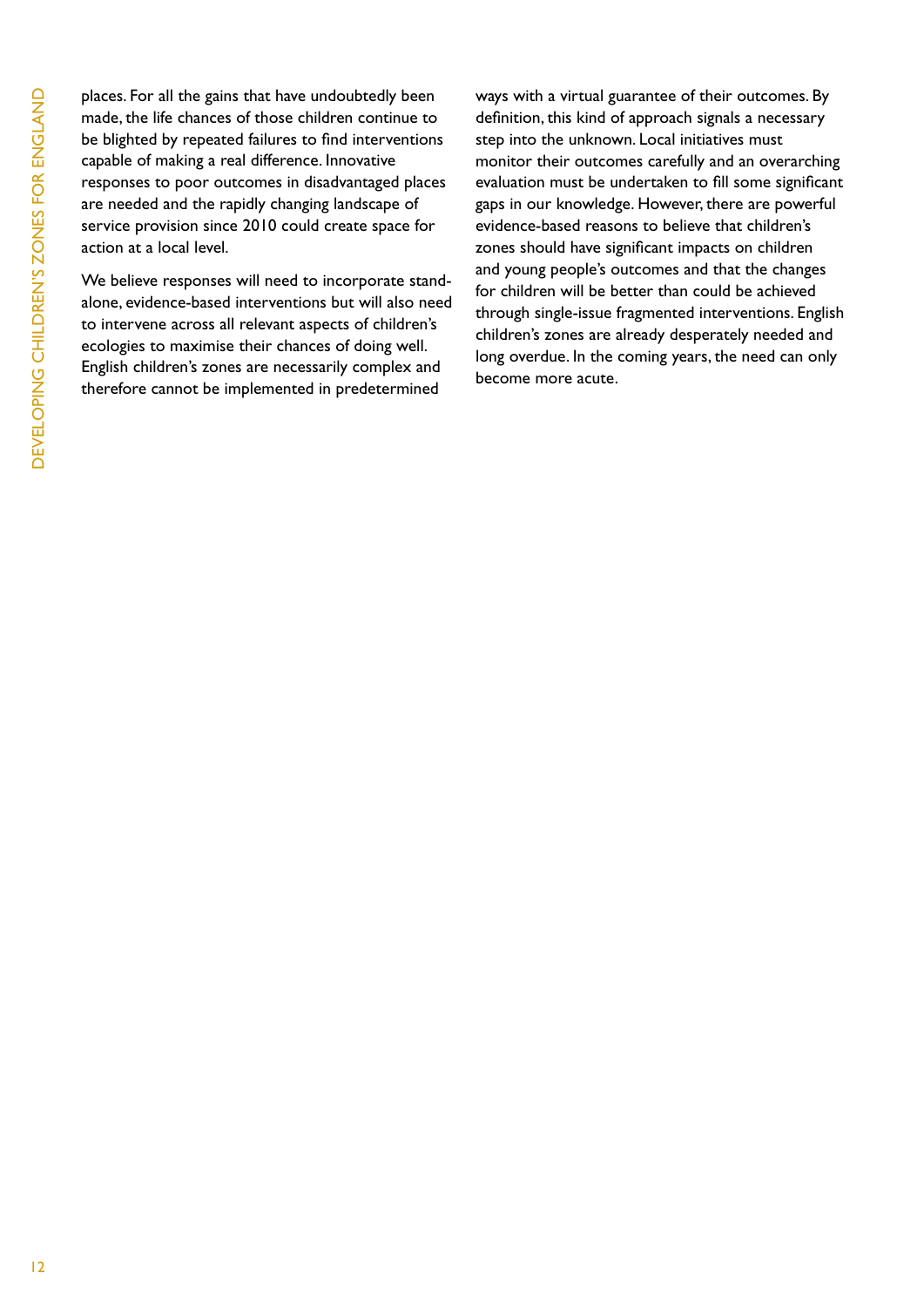## references

Adams, C (2010) *The community school effect: Evidence from an evaluation of the Tulsa Area Community School Initiative*, Norman OK: The Oklahoma Center for Educational Policy, University of Oklahoma

Afterschool Alliance (2011) *Evaluations backgrounder: A summary of formal evaluations of afterschool programs' impact on academics, behavior, safety and family life*, Washington DC: Afterschool Alliance

Ainscow, M, Crow, M, Dyson, A, Goldrick, S, Kerr, K, Lennie, C et al (2007) *Equity in education: New directions*, Manchester: Centre for Equity in Education, The University of Manchester

Ainscow M, Gallannaugh, F and Kerr K (2012) *An evaluation of The Communication Trust's 'Talk of the Town' project, 2011–12*, Centre for Equity in Education, The University of Manchester, accessed 22 April 2012 at: http://www.thecommunicationtrust.org.uk/schools/ projects/talk-of-the-town.aspx

Allen, G (2011) *Early intervention: The next steps. An independent Report to Her Majesty's Government*, London: The Cabinet Office

Batty, E, Beatty, C, Foden, M, Lawless, P, Pearson, S and Wilson, I (2010) *The New Deal for Communities experience: A final assessment. The New Deal for Communities Evaluation: Final report – Volume 7*, London: Department for Communities and Local Government

Blank, M, Melaville, A and Shah, B (2003) *Making the difference: Research and practice in community schools*, Washington DC: Coalition for Community Schools, Institute for Educational Leadership

Boston College Center for Child Family and Community Partnerships (2009) *The impact of Boston Connects: Summary report 2008–2009*, Chestnut Hill MA: Boston College

Boston College Center for Optimized Student Support (2011) *The impact of City Connects: Annual report 2010*, Chestnut Hill MA: Boston College

Boston College Center for Optimized Student Support (2012) *The impact of City Connects: Progress report 2012*, Chestnut Hill MA: Boston College

Bradshaw, J (ed) (2011) *The well-being of children in the UK* (3rd edn), Bristol: Policy Press

Bronfenbrenner, U (1979) *The ecology of human development: Experiments by nature and design*, Cambridge MA: Harvard University Press

Bryk, A S, Sebring, P B, Allensworth, E, Luppescu, S and Easton, J Q (2010) *Organizing schools for improvement: Lessons from Chicago*, Chicago: University of Chicago Press

Canada, G (2010) The Harlem Children's Zone response to the Brookings Institute's report: 'The Harlem Children's Zone, Promise Neighborhoods, and the Broader, Bolder Approach to Education', Harlem Children's Zone, unpublished press release, accessed 4 December 2012 at: http://www.hcz.org/images/ stories/pdfs/Brookings%20Institute%20study%20 response.pdf

Castrechini, S and London, R (2012) *Positive student outcomes in community school*, Washington, DC: Center for American Progress

Chowdry, H, Crawford, C and Goodman, A (2009) *Drivers and barriers to educational success: Evidence from the longitudinal study of young people in England*, London: Department for Children Schools and Families

City Connects (2011) *City Connects: The lasting impact of optimized student support*, Chestnut Hill MA: Boston College

Cummings, C, Dyson, A, Muijs, D, Papps, I, Pearson, D, Raffo, C et al (2007) *Evaluation of the full service extended schools initiative: final report*, Research report RR852, London: Department for Education and Science

Cummings, C, Dyson, A and Todd, L (2011) *Beyond the school gates: Can full service and extended schools overcome disadvantage?* London: Routledge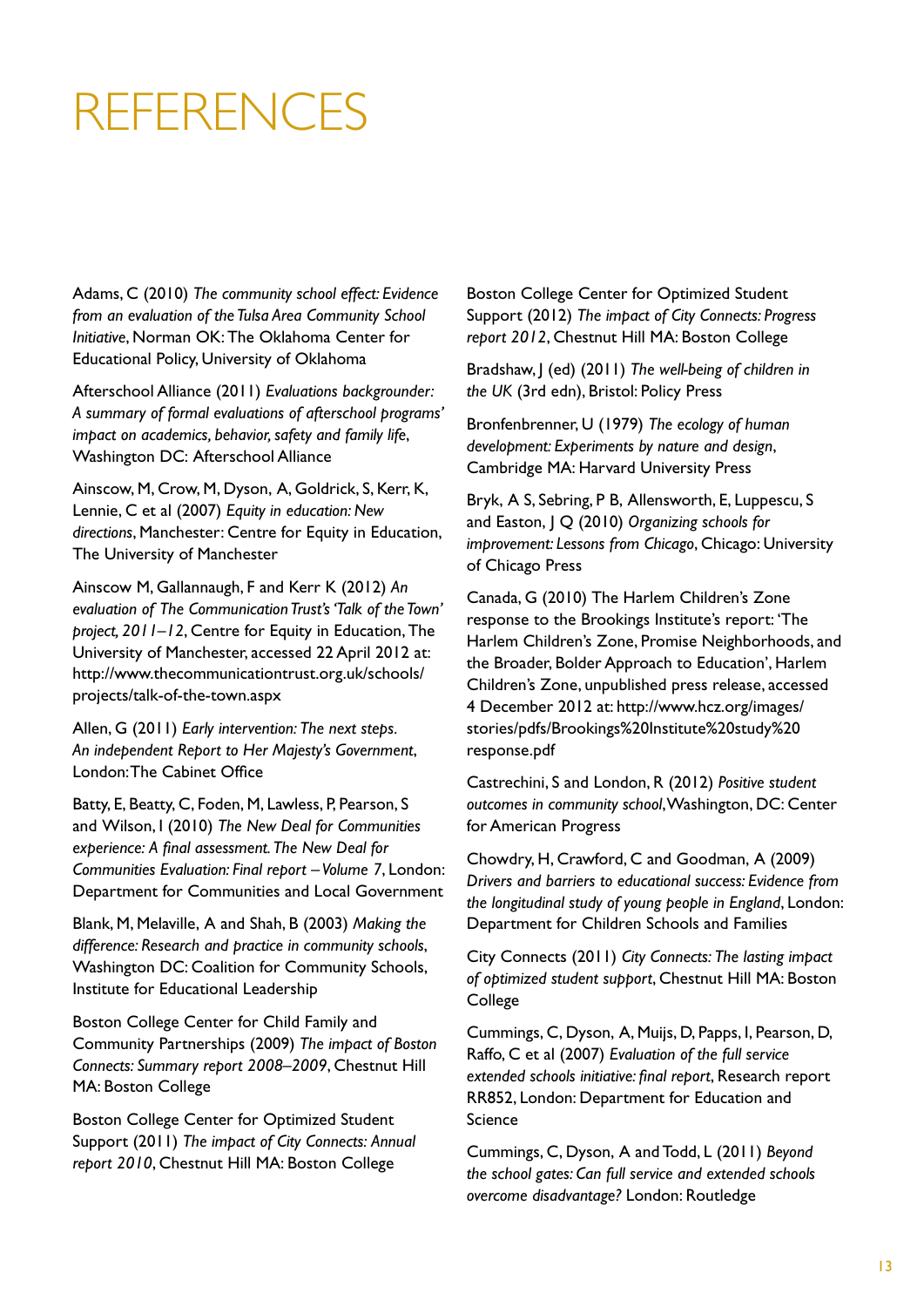Dobbie, W and Fryer, R G, 'Are High-Quality Schools Enough to Increase Achievement among the Poor? Evidence from the Harlem Children's Zone', *American Economic Journal: Applied Economics*, 3 (3), 2011, pp 158–187

Dorling, D and Pritchard, J, 'The geography of poverty, inequality and wealth in the UK and abroad: Because enough is never enough', *Applied Spatial Analysis*, 3, 2010, pp 81–106

Duckworth, K (2008) *The influence of context on attainment in primary school: interactions between children, family and school contexts*, London: Centre for Research on the Wider Benefits of Learning, Institute of Education

Dyson, A, Kerr, K and Raffo, C (forthcoming). *Making the local matter: Breaking the link between education, disadvantage and place?* Bristol: Policy Press

Dyson, A, Kerr, K, Raffo, C, Wigelsworth, M and Wellings, C (2012) *Developing children's zones for England*, London: Save the Children

Fryer Jr, R G and Katz, L F, 'Achieving escape velocity: neighborhood and school interventions to reduce persistent inequality', *American Economic Review Papers and Proceedings*, 103 (3) (2013 forthcoming)

Harlem Children's Zone (2011) *Harlem Children's Zone evaluation highlights: From July '10 – June '11*, accessed 1 July 2012 at: http://www.hcz.org/images/stories/ Evaluation\_Highlights\_FY\_11.pdf

Higgins, S, Katsipataki, M, Kokotsaki, D, Coleman, R, Major, L E and Coe, R (2013) *The Sutton Trust-Education Endowment Foundation teaching and learning toolkit*, London: Education Endowment Foundation

John W Gardner Center (2008) *Examining the impact of school-based family resource centers*, Stanford CA: John W Gardner Center

John W Gardner Center (2011) *Sequoia Teen Resource Center: A report of select data from 2010/2011*, Stanford CA: John W Gardner Center

Kintrea, K, St Clair, R and Houston, M (2011) *The influence of parents, places and poverty on educational attitudes and aspirations*, York: Joseph Rowntree Foundation

Lawless, P and Beatty, C, 'Exploring change in local regeneration areas: evidence from the New Deal for Communities Programme in England', *Urban Studies*, 50 (5), 2013, pp 942–958

Nicholas, S W, Hutchinson, V E, Ortiz, B, Klihr-Beall, S, Jean-Louis, B, Shoemaker, K et al, 'Reducing childhood asthma through community-based service delivery – New York City, 2001–2004', *Morbidity and Mortality Weekly Report (MMWR)*, 54 (1), 2005, pp 11–14

Schools Analysis and Research Division, Department for Children Schools and Families (2009) *Deprivation and education: The evidence on pupils in England, Foundation Stage to Key Stage 4*, London: DCSF

Schoon, I (2006) *Risk and resilience: Adaptations in changing times*, Cambridge: Cambridge University Press

Schweinhart, L J, Montie, J, Xiang, Z, Barnett, W S, Belfield, C R and Nores, M (2005) *Lifetime effects: the High/Scope Perry preschool study through age 40. (Monographs of the High/Scope Educational Research Foundation, 14)*, Ypsilanti MD: High/Scope Press

Sylva, K, Melhuish, E, Sammons, P, Siraj-Blatchford, I and Taggart, B (2012) *Effective Pre-school, Primary and Secondary Education 3-14 Project (EPPSE 3-14): Report from the Key Stage 3 phase: Influences on students' development from age 11 – 14,* Research Report DFE-RR202, London: Department for Education

The National Evaluation of Sure Start (NESS) Team (2012) *The impact of Sure Start Local Programmes on seven year olds and their families*, Research report DFE-RR220, London: DfE

van Ham, M, Manley, D, Bailey, N, Simpson, L and Maclennan, D (eds) (2012). *Neighbourhood effects research: New perspectives*, Dordrecht: Springer

Webber, R and Butler, T, 'Classifying pupils by where they live: how well does this predict variations in their GCSE results?', *Urban Studies*, 44 (7), 2007, pp 1229–1253

Whitehurst, G J and Croft, M (2010) *The Harlem Children's Zone, Promise Neighborhoods, and the Broader, Bolder Approach to Education*, Washington DC: Brown Center on Education Policy at Brookings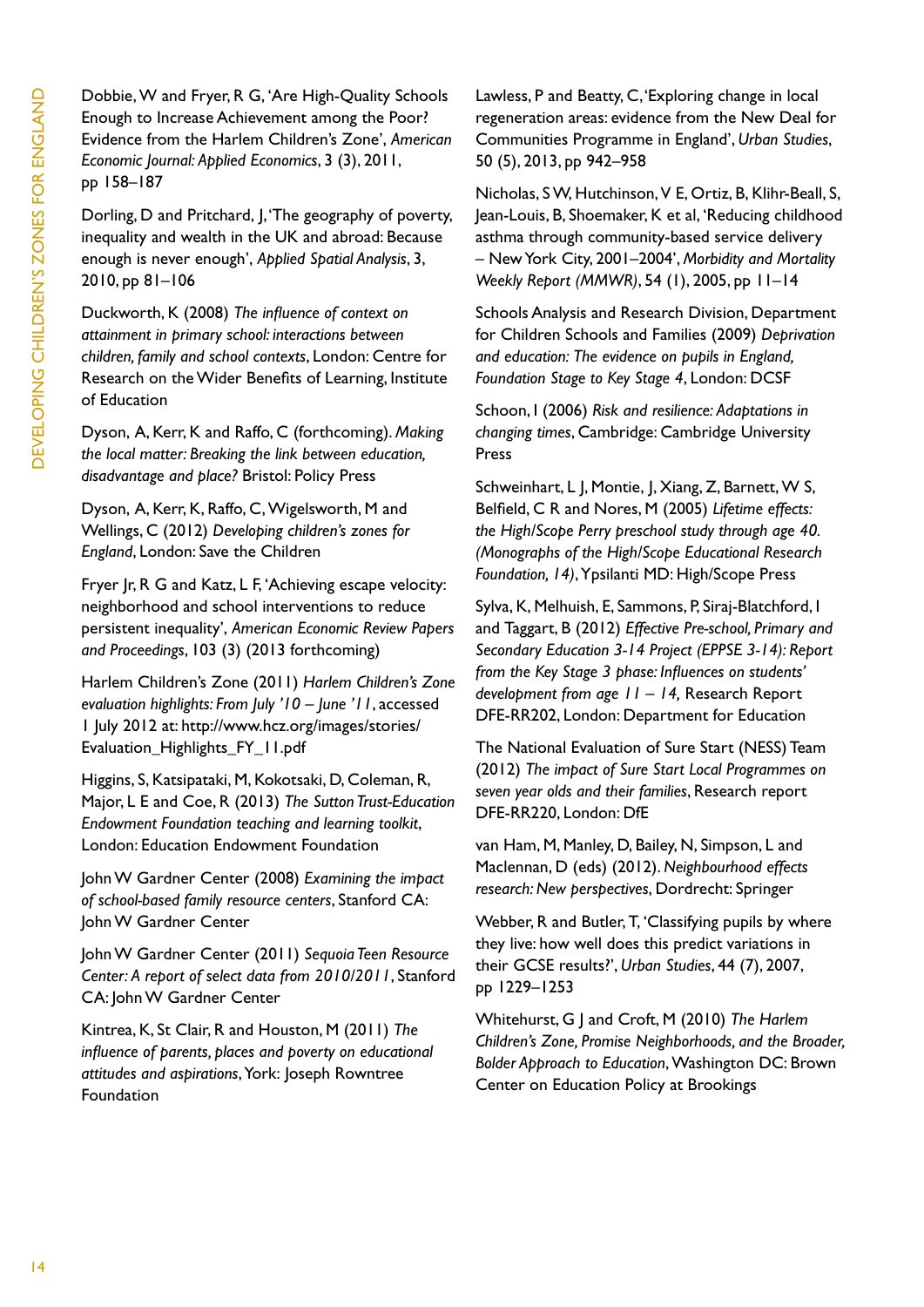"A children's zone would provide a real step-change in the way we manage services for young people. It is an exciting opportunity to work more closely in our area with a shared single vision across all of the services. I have no doubt this could be a real legacy for the young people in our area."

David Baldwin, Headteacher, Churchill Community College and Chair of the North Tyneside Learning Trust, Wallsend, Tyne and Wear

"New Charter has a substantial investment through its housing stock and its Academies in an area of high deprivation. A children's zone would provide the children in the community with the full range of support they need to thrive and help stimulate generational change and improvement."

Tony Powell, Executive Director for Neighbourhoods, New Charter Housing

"Save the Children's work in this area demonstrates that low attainment and poor life chances are part of local cocktails of circumstances in which poor health, poverty and deprivation combine in different ways. At a time of rapid policy change in England, children's zones could be a way of galvanising local effort and joining up provision in ways which could transform outcomes and expectations for children and young people."

Professor Chris Husbands, Director of the Institute of Education

"For some time now, Teach First has had a strong interest in testing collective impact as an approach to improving the educational outcomes of young people in the most disadvantaged areas of the UK. Children's zones offer a compelling model for working at a local level to do just this, providing an holistic approach to meeting the needs of young people in some of the areas of greatest need."

John Colenutt, Acting CEO, Teach First

"It is increasingly clear that this type of holistic approach is essential if we want to improve outcomes for children and young people in our most disadvantaged communities, and Save the Children's report on English children's zones is therefore both necessary and timely."

Professor Daniel Muijs, School of Education, University of Southampton

"Children's zones are an excellent model for delivering interventions that are planned and managed in a sustainable way. There's a great need for more joined up models of interventions across the social sector, with a shared theory of change underpinning them, so it's great to see this work being done by Save the Children towards an exciting vision." Tris Lumley, Head of Development, New Philanthropy Capital

"What children and young people caught in today's widening achievement gap between rich and poor desperately need are innovative collaborations between schools and other agencies. A great example of this is the idea of English children's zones, powerfully explained in Save the Children's excellent report." Professor Liz Todd, School of Education at Newcastle University

"As Michael Marmot has clearly demonstrated poor health outcomes in later life are based on early life experiences. Children's zones with a 'cradle to career' approach focused on our most disadvantaged communities offer an exciting opportunity to address these issues. The NHS through the new Clinical Commissioning Groups and Public Health England need to be active partners in work to develop children's zones."

Professor Chris Drinkwater, President of the NHS Alliance

"Children's zones offer an exciting model of community-driven and holistic partnership working at local levels to improve outcomes for our most disadvantaged children and their families. The case that Save the Children have made for children's zones in England is compelling and persuasive. The National Children's Bureau (NCB) is an enthusiastic and committed supporter of bringing the children's zone concept to England and putting the evidence into practice."

Dr Hilary Emery, Chief Executive, National Children's Bureau

"When I visited Harlem Children's Zone in 2011 I was persuaded that the model needed to be introduced in Britain, and Only Connect has been developing plans to pilot a similar scheme in west London. It's really encouraging to see Save the Children's work showing the potential and establishing the rationale for English children's zones."

Danny Kruger, Chief Executive of Only Connect